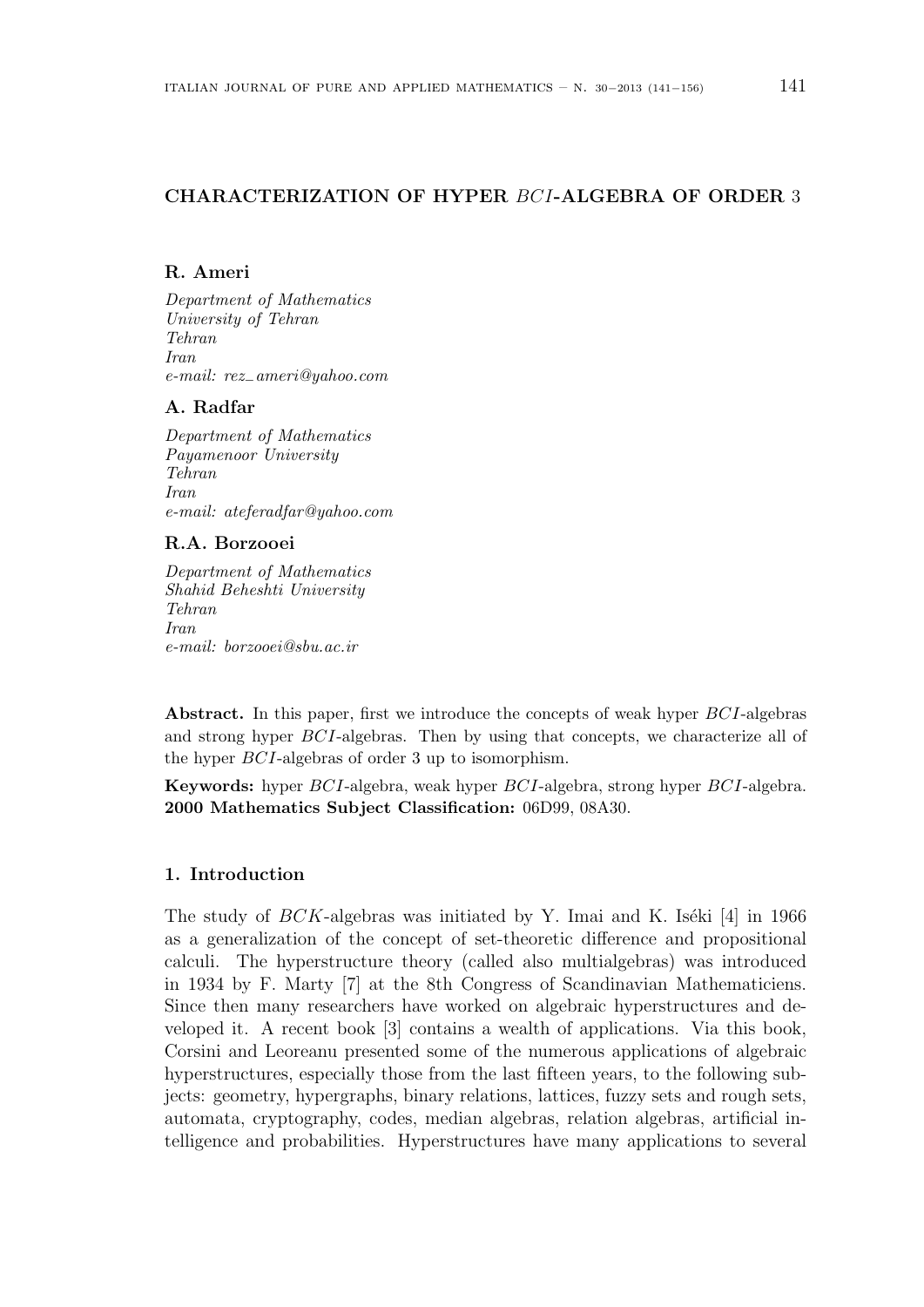sectors of both pure and applied sciences. In [1], Y.B. Jun et al. applied the hyper structures to *BCK*-algebras, and introduced the notion of a hyper *BCK*algebra which is a generalization of *BCK*-algebra and investigated some related properties. In [6], X.X. Long applied the hyper structure to *BCI*-algebras and introduce the concepts of hyper *BCI*-algebras which is a generalization of *BCI*algebras. Now, in this note we define the notions of weak hyper *BCI*-algebras and strong hyper *BCI*-algebras and we obtain some related results which have been mentioned in this paper.

## **2. Preliminary**

**Definition 2.1.** [6] An algebra  $(X, *, 0)$  of type  $(2, 0)$  is called a *BCI-algebra* if it satisfies the following conditions:

 $(BCI-1): ((x * y) * (x * z)) * (z * y) = 0,$  $(BCI-2): x * 0 = x,$ (BCI-3):  $x * y = 0$  and  $y * x = 0$  imply  $x = y$ ,

for any  $x, y, z \in X$ . A *BCI*-algebra *X* is called *p*-semisimple *BCI*-algebra if  $0 * (0 * x) = x$ , for all  $x \in X$ .

**Definition 2.2.** [6] Let *H* be a nonempty set and " *◦* " be a hyper operation on *H*. Then *H* is called a *hyper BCI-algebra*, if it contains a constant 0 and satisfies the following conditions:

- $(B_1)$   $(x \circ z) \circ (y \circ z) \ll x \circ y$ ,  $(B_2)$   $(x \circ y) \circ z = (x \circ z) \circ y$ ,
- $(B_3)$   $x \ll x$ ,
- $(B_4)$   $x \ll y$  and  $y \ll x \implies x = y$ ,
- $(B_5) \ 0 \circ (0 \circ x) \ll x, \quad x \neq 0,$

for all  $x, y, z \in H$ .

By a *hyper BCK-algebra* we mean a nonempty set *H* endowed with a hyper operation "<sup>°</sup>  $\circ$ " and a constant 0 which satisfy axioms (B<sub>1</sub>), (B<sub>2</sub>), (B<sub>4</sub>) and  $x \circ H \ll$  ${x}$ *,* for all  $x \in H$ . It is easy to see that every hyper *BCK*-algebra is a hyper *BCI*-algebra.

Let  $(H, \circ, 0)$  be a hyper *BCI*-algebra. By  $H^+$  we mean

$$
H^+ = \{ x \in H \mid 0 \in 0 \circ x \}.
$$

We note that  $0 \in H^+$ , thus  $H^+ \neq \emptyset$ .

**Definition 2.3.** [5] Let *I* be a nonempty subset of hyper *BCI*-algebra *H* and  $0 \in I$ . Then *I* is called a

- (i) weak hyper *BCI*-ideal of *H* if  $xoy \subseteq I$  and  $y \in I$  imply that  $x \in I$ , for all  $x, y \in H$ ,
- (ii) hyper *BCI*-ideal of *H* if  $x \circ y \ll I$  and  $y \in I$  imply that  $x \in I$ , for all  $x, y \in H$ ,
- (iii) strong hyper *BCI*-ideal of *H* if  $xoy \approx I$  and  $y \in I$  imply that  $x \in I$ , for all  $x, y \in H$ , where  $xoy \approx I$  means  $xoy \cap I \neq \emptyset$ .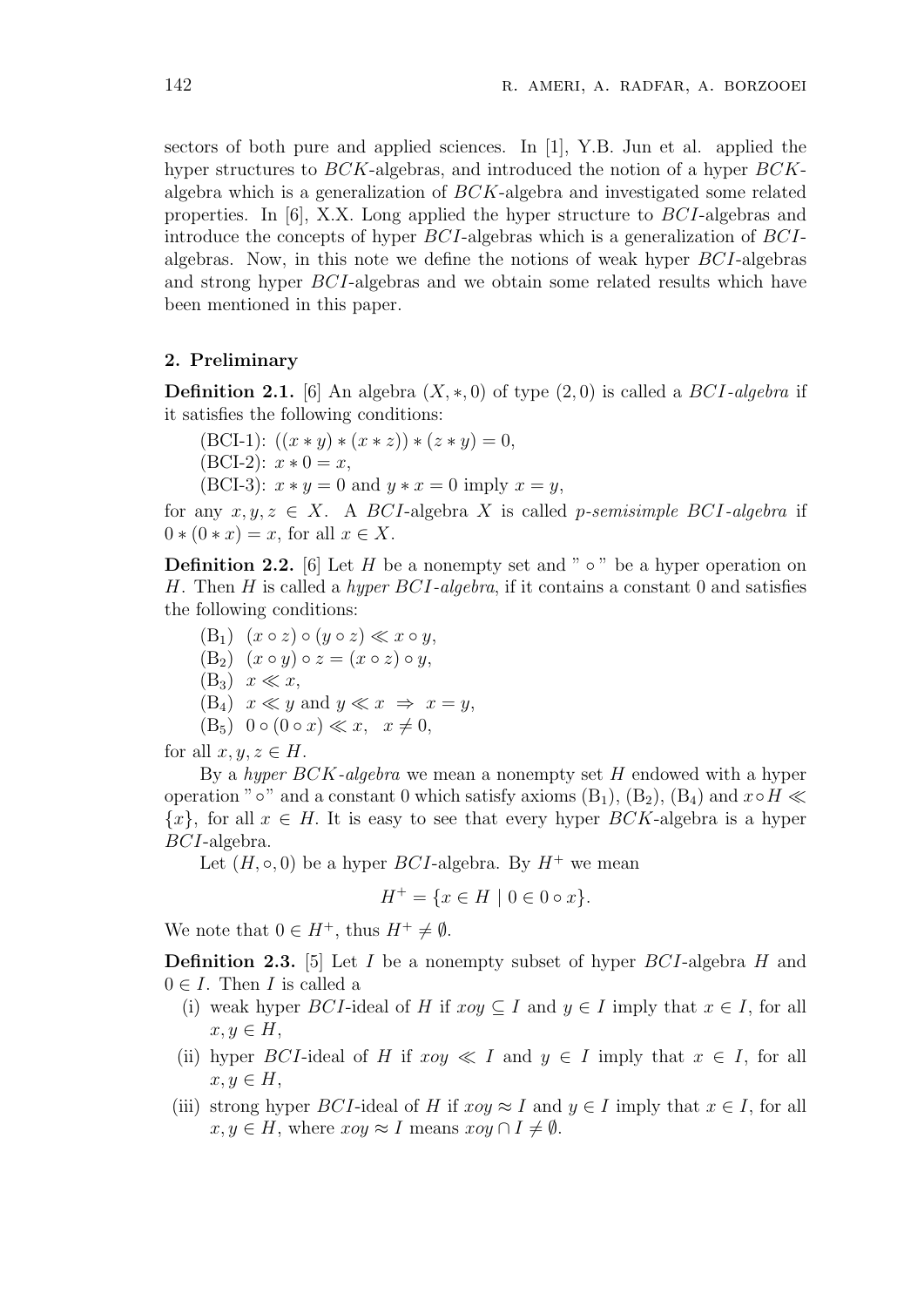By *W*(*H*) we means the class of all weak hyper *BCI*-ideals, by *I*(*H*) we mean the class of all hyper *BCI*-ideals and by *S*(*H*) we means the class of all strong hyper *BCI*-ideals of *H*.

**Theorem 2.4.** [2] *There are* 19 *hyper BCK-algebras of order* 3 *up to isomorphism.*

**Proposition 2.5.** [6] *In any hyper BCI-algebra, the following hold:*

- $(i)$   $x \ll x \circ o$ ,
- $(iii)$  *A*  $\ll$  *A*,
- (iii)  $y \ll z$  *implies*  $x \circ z \ll x \circ y$ ,

*for all*  $x, y, z \in H$  *and for all nonempty subsets A and B of H*.

**Definition 2.6.** [2] Let  $(H_1, \circ_1, 0_1)$  and  $(H_2, \circ_2, 0_2)$  be two hyper *BCI*-algebras and  $f: H_1 \longrightarrow H_2$  be a function. Then f is said to be a homomorphism if and only if

 $f(x \circ y) = f(x) \circ z f(y)$ , for all  $x, y \in H_1$ .

If *f* is one to one (onto) we say that f is a monomorphism (epimorphism) and if *f* is both one to one and onto, we say that *f* is an isomorphism and  $(H_1, \circ_1, 0_1)$ and  $(H_2, \circ_2, 0_2)$  are isomorphic.

### **3. Some properties of hyper** *BCI***-algebras**

**Remark 3.1.** We note that if  $(H, *, 0)$  is a *BCI*-algebra and we define  $x \circ y =$  ${x * y}$ , then  $(H, \circ, 0)$  is a hyper *BCI*-algebra. Hence hyper *BCI*-algebras are a generalization of *BCI*-algebras

**Theorem 3.2.** *In any hyper BCI-algebra, the following hold:*

- (i) *if*  $x \ll 0$ *, then*  $x = 0$ *,*
- (ii) *if*  $A \ll \{0\}$ *, then*  $A = \{0\}$ *,*
- (iii) *if*  $A \circ A = \{0\}$ *, then*  $A$  *is singleton,*
- $(iv)$   $x \in x \circ 0$ ,
- $(x)$   $x \in 0$   $\circ$  0 *imply that*  $x \in H^+$ ,
- $(vi)$  *if*  $H^+ = \{0\}$ *, then*  $0 \circ 0 = \{0\}$ *,*
- $(vii)$  *if*  $0 \circ 0 = \{0\}$ *, then*  $0 \circ x = \{0\}$ *, for all*  $x \in H^+$ *,*

*for all*  $x \in H$  *and for all nonempty subset*  $A$  *of*  $H$ *.*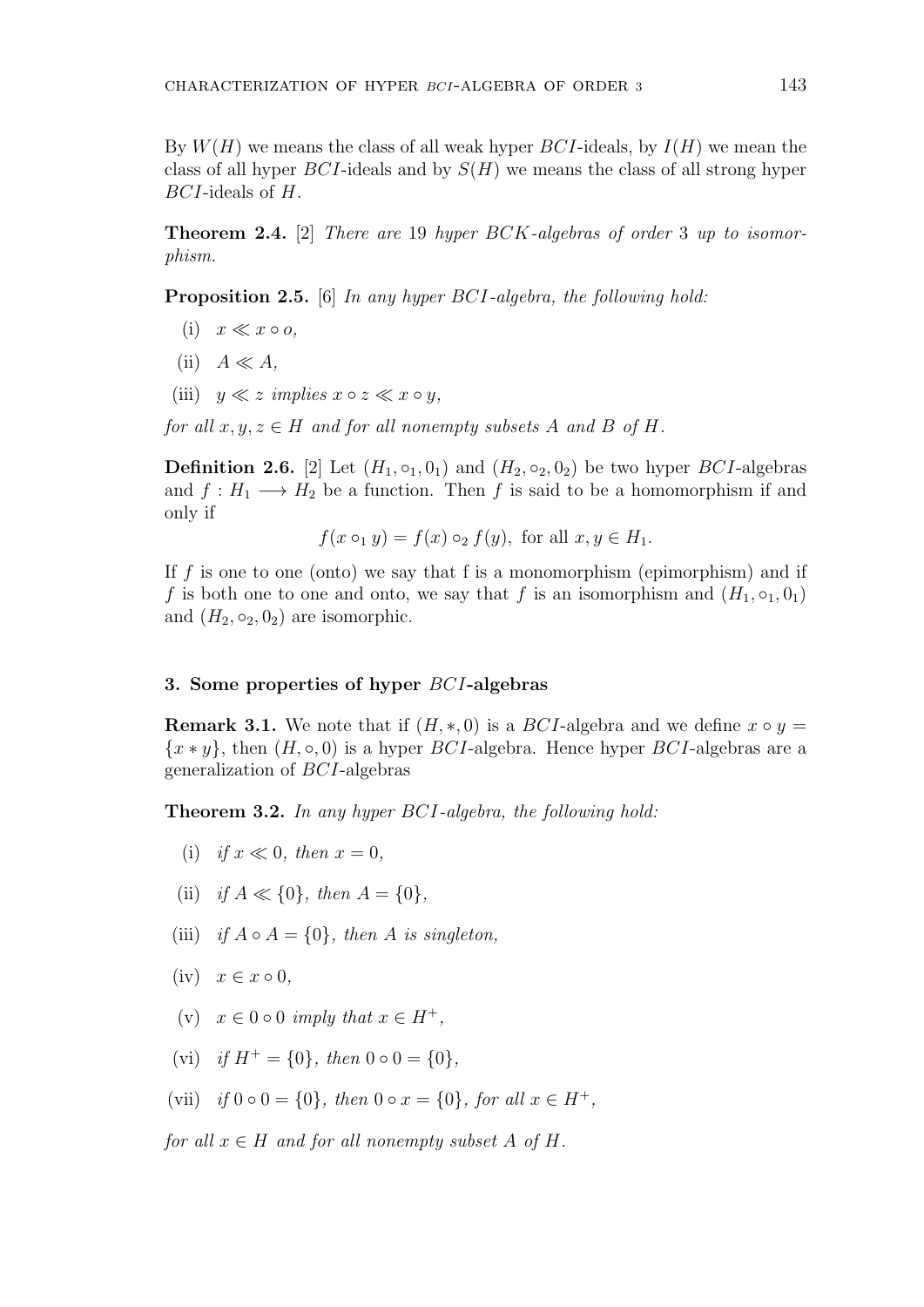**Proof.** (i) Let  $x \ll 0$ . Thus  $0 \in x \circ 0$ . By  $(B_1)$ ,  $0 \in 0 \circ 0(s)(0 \circ 0) \circ (x \circ 0) \ll$  $0 \circ x$ . Hence there is  $t \in 0 \circ x$  such that  $0 \ll t$  and so  $0 \in 0 \circ t$ . By  $(B_5)$ ,  $0 \in 0 \circ t(s)0 \circ (0 \circ x) \ll \{x\}$ . Hence  $0 \ll x$ . By  $(B_4)$ , we imply that  $x = 0$ .

(ii) Let  $A \ll \{0\}$ . Then for all  $a \in A$ ,  $a \ll 0$ . By (i), we imply that  $a = 0$ . Hence  $A = \{0\}$ .

(iii) Let  $A \circ A = \{0\}$  and  $x, y \in A$ . Then  $x \circ y = \{0\}$  and  $y \circ x = \{0\}$ . By  $(B_4)$ ,  $x = y$ . Therefore, *A* is singleton.

 $(iv) By (B<sub>2</sub>) and (B<sub>3</sub>), 0 \in 0 \circ 0(s)(x \circ x) \circ 0 = (x \circ 0) \circ x$ . Thus there is  $t \in x \circ 0$ such that  $0 \in t \circ x$  and so  $t \ll x$ . On the other hands  $0 \in (x \circ 0) \circ t = (x \circ t) \circ 0$ . Hence there is an element  $a \in x \circ t$  such that  $0 \in a \circ 0$ . Thus  $a \ll 0$ . By (i),  $a = 0$ and so  $0 \in x \circ t$ . Hence  $x \ll t$ . By  $(B_4)$ ,  $x = t$ . Therefore,  $x \in x \circ 0$ .

(v) Let  $x \in 0 \circ 0$ . By  $(B_3)$  and  $(B_2)$ ,  $0 \in (0 \circ 0) \circ x = (0 \circ x) \circ 0$ . Thus there exist  $a \in 0 \circ x$  such that  $0 \in a \circ 0$  and so  $a \ll 0$ . By  $(i)$ ,  $a = 0$ . Hence  $0 \in 0 \circ x$ . Therefore,  $x \in H^+$ .

(vi) By  $(v)$ , the proof is easy.

(vii) Let  $0 \circ 0 = \{0\}$  and  $x \in H^+$ . By  $(B_1)$ ,  $(0 \circ x) \circ (0 \circ x) \ll 0 \circ 0 = \{0\}$ . By (ii),  $(0 \circ x) \circ (0 \circ x) = \{0\}$ . By (iii),  $0 \circ x$  is singleton. Since  $x \in H^+, 0 \in 0 \circ x$ . Thus  $0 \circ x = \{0\}.$ 

**Theorem 3.3.** Let H be a hyper BCI-algebra and  $x \circ x = \{0\}$ , for all  $x \in H$ . *Then H is a BCI-algebra.*

**Proof.** By Remark 3.1, it is sufficient to prove that *x* ◦ *y* is singleton, for all *x*, *y* ∈ *H*. By  $(B_1)$ ,

$$
(x \circ y) \circ (x \circ y) \ll x \circ x = \{0\}.
$$

By Theorem 3.2(iii),  $x \circ y$  is singleton. Therefore, *H* is a *BCI*-algebra.

**Lemma 3.4.** Let *H* be a hyper *BCI*-algebra and  $H^+ = \{0\}$ *. Then the following hold:*

- (i) *if*  $x \ll y$ *, then*  $x = y$ *,*
- (ii) *if*  $A \ll B$ *, then*  $A(s)B$ *,*
- (iii)  $0 \circ (0 \circ x) = \{x\},\$
- $(iv)$   $x \circ x = \{0\},\$

*for all*  $x, y \in H$  *and for all nonempty subsets*  $A, B$  *of*  $H$ *.* 

**Proof.** (i) Let *H* be a hyper *BCI*-algebra,  $H^+ = \{0\}$  and  $x \ll y$ . By Theorem 3.2(vi),  $0 \circ 0 = \{0\}$ . By  $0 \in x \circ y$ ,  $(B_1)$  and  $(B_3)$ ,  $\{0\} = 0 \circ 0(s)(y \circ y) \circ (x \circ y) \ll y \circ x$ . Hence there exist  $a \in y \circ x$  such that  $0 \ll a$  and so  $0 \in 0 \circ a$ . Thus  $a \in H^+ = \{0\}$ . Hence  $a = 0$  and so  $y \ll x$ . By  $(B_4)$ ,  $x = y$ .

(ii) Let  $A \ll B$ . Then, for all  $a \in A$  there exist  $b \in B$  such that  $a \ll b$ . By (i),  $a = b$ . Therefore,  $A(s)B$ .

(iii) By  $(B_5)$  and (ii), the proof is easy.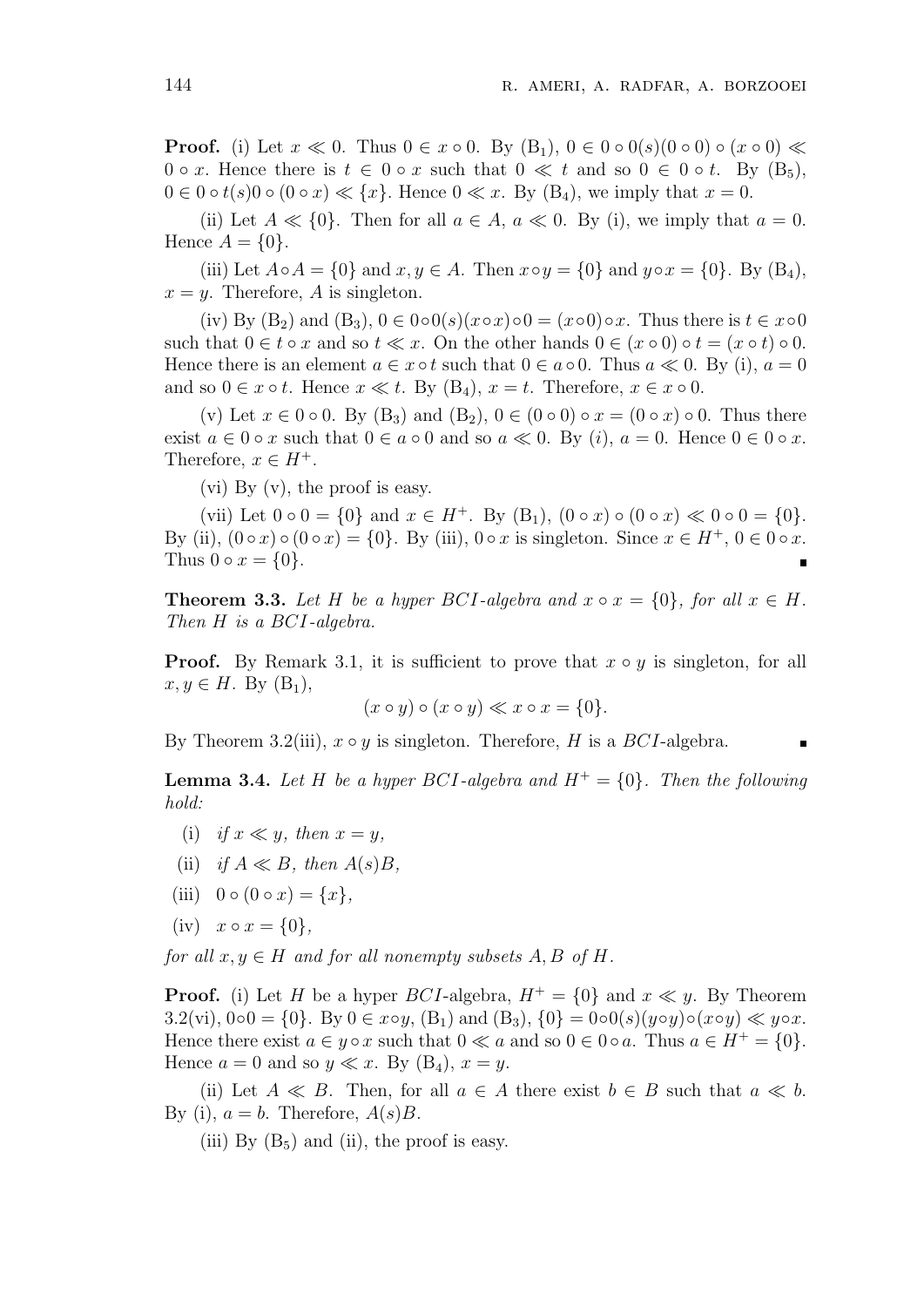(iv) By (iii),  $0 \circ (0 \circ x) = \{x\}$ , for all  $x \in H$ . Thus  $0 \circ y = \{x\}$ , for all  $y \in 0 \circ x$ . By (iii),  $0 \circ x = 0 \circ (0 \circ y) = \{y\}$ . Thus  $0 \circ x = \{y\}$  and  $0 \circ y = \{x\}$ . By  $0 \circ 0 = \{0\}$ and by  $(B_1)$ ,  $x \circ x = (0 \circ y) \circ (0 \circ y) \ll 0 \circ 0 = \{0\}.$ 

Now, by Theorem 3.2(ii),  $x \circ x = \{0\}$ .

**Theorem 3.5.** Let H be a hyper BCI-algebra and  $H^+ = \{0\}$ . Then H is a *p-semisimple BCI-algebra.*

**Proof.** Let *H* be a hyper *BCI*-algebra and  $H^+ = \{0\}$ . By Lemma 3.4(iv),  $x \circ x = \{0\}$  and so by Theorem 3.3, *H* is a *BCI*-algebra. By Lemma 3.4(iii),  $0 \circ (0 \circ x) = \{x\}$ . Therefore, *H* is a p-semisimple *BCI*-algebra. п

**Theorem 3.6.** If  $f : (H_1, \circ_1, 0_1) \rightarrow (H_2, \circ_2, 0_2)$  *is an isomorphism of hyper BCI-algebras, then*

- (i) *if*  $0_1 \circ_1 0_1 = \{0_1\}$ *, then*  $f(0_1) = 0_2$ *,*
- (ii) *if*  $x \in 0_1 \circ_1 x$ , for all  $x \in 0_1 \circ_1 0_1$ , then  $f(0_1) = 0_2$ .

**Proof.** (i) Let  $(H_1, \circ_1, 0_1)$  and  $(H_2, \circ_2, 0_2)$  be two hyper *BCI*-algebras. Then  $f(0_1) = f(0_1 \circ_1 0_1) = f(0_1) \circ_2 f(0_1)$  and  $0_2 \in f(0_1) \circ_2 f(0_1)$ . Thus  $f(0_1) = 0_2$ .

(ii) Let  $f(y) = 0_2$  and  $f(0_1) = x$ . By  $0_2 \in f(0_1) \circ_2 f(0_1) = f(0_1 \circ_1 0_1)$ , we imply that  $y \in 0_1 \circ_1 0_1$ . By hypothesis,  $y \in 0_1 \circ y$  and by Theorem 3.2(iv),  $y \in y \circ_1 0_1$ . Thus  $f(y) \in f(0_1) \circ_2 f(y)$  and  $f(y) \in f(y) \circ_2 f(0_1)$ . Hence  $0_2 \in x \circ_2 0_2$ and  $0_2 \in 0_2 \circ_1 x$ . By  $(B_4)$ ,  $x = 0_2$ . Therefore,  $f(0_1) = 0_2$ .

In what follows, first we introduce the concepts of weak hyper *BCI*-algebras and strong hyper *BCI*-algebras. Then, we find some results on (strong) weak hyper *BCI*-algebras of order 3. Finally, we characterize the hyper *BCI*-algebras of order 3.

**Definition 3.7.** Let *H* be a hyper *BCI*-algebra. Then the set  $S_k = \{x \in H:$  $x \circ H \ll \{x\}$  is defined as hyper *BCK*-part of *H*. If  $H \neq S_k$ , then *H* is known as a proper hyper *BCI*-algebra.

A hyper *BCI*-algebra *H* is called a

- (i) weak proper hyper *BCI*-algebra if *H* is proper and  $H^+ = H$ . In other word if 0 is the smallest element of *H*,
- (ii) strong proper hyper *BCI*-algebra if  $H^+ \neq H$ . We note that if  $x \notin H^+$ , then 0  $\notin$  0  $\circ$  *x*. Thus 0  $\circ$  *x*  $\not\leq$  {0}. Therefore, 0  $\circ$  *H*  $\not\leq$  {0} and (*H*,  $\circ$ , 0) is proper.

#### **4. Characterization of weak proper hyper** *BCI***-algebra of order 3**

**Lemma 4.1.** Let  $H = \{0, a, b\}$  be a weak proper hyper BCI-algebra. Then, the *following hold:*

- $(i)$  0  $\circ$  0  $\neq$  {0, *a*, *b*},
- (ii) *if*  $0 \circ 0 = \{0, a\}$ *, then*  $a \ll b$ *,*
- $(iii)$  *if*  $0 \circ a = \{0\}$ *, then*  $0 \circ 0 = \{0\}$ *.*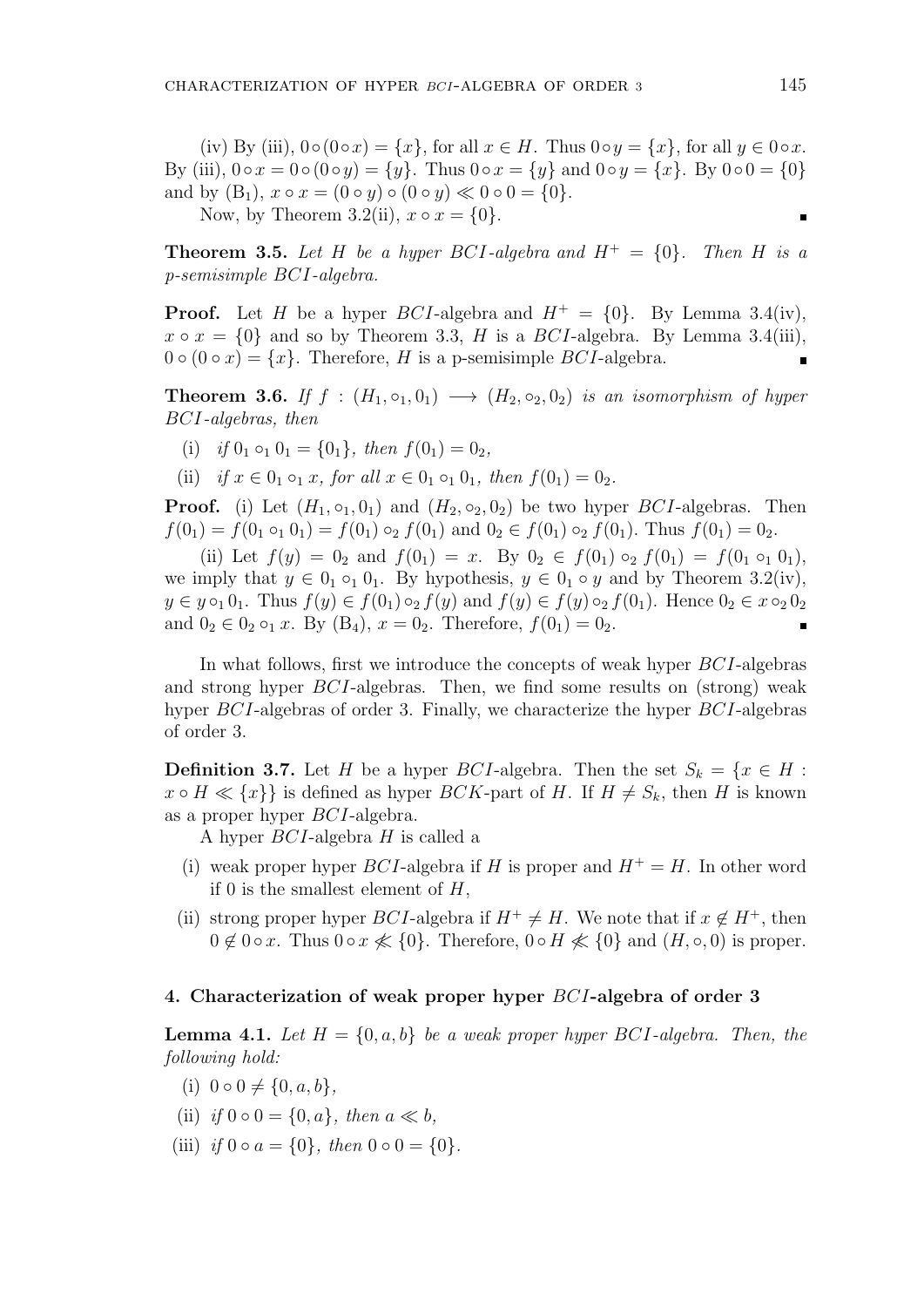**Proof.** (i) Let  $0 \circ 0 = \{0, a, b\}$ . Since *H* is a weak proper hyper *BCI*-algebra, then  $0 \in 0 \circ b$ . By  $(B_5)$ ,

$$
\{0, a, b\} = 0 \circ 0(s)0 \circ (0 \circ b) \ll \{b\}.
$$

Thus  $a \ll b$ . By the similar way,  $b \ll a$ . By  $(B_4)$ ,  $a = b$ , which is a contradiction.

(ii) Let  $0 \circ 0 = \{0, a\}$ . By  $b \in H^+$  and  $(B_5)$ ,  $\{0, a\} = 0 \circ 0(s)0 \circ (0 \circ b) \ll \{b\}$ . Therefore,  $a \ll b$ .

(iii) Let  $0 \circ a = \{0\}$ . By  $(B_1)$ ,  $0 \circ 0(s)(0 \circ a) \circ (0 \circ a) \ll a \circ a = \{0\}$ . Now, by Theorem 3.2(ii),  $0 \circ 0 = \{0\}$ .

**Lemma 4.2.** Let  $H = \{0, a, b\}$  be a weak proper hyper BCI-algebra. Then the *following hold:*

- (i) *if*  $0 \circ 0 \nless 40$ }*, then*  $(H, \circ, 0)$  *is a chain,*
- (ii) *if* 0 **○**  $a \nleq 0$ }, then 0 **○** 0  $\nleq 0$ },
- (iii) *if*  $a \circ 0 \not\ll \{a\}$ *, then*  $a \ll b$ *,*
- (iv) *if a ◦ a ̸≪ {a}, then a ◦* 0 *̸≪ {a},*
- $(v)$  *if*  $a \circ b \nless a$  { $a$ }, then  $a \circ 0 \nless a$  { $a$ }.

**Proof.** (i) Let  $H = \{0, a, b\}$  be a weak proper hyper *BCI*-algebra. Then  $0 \ll a$ and  $0 \ll b$ . It is remind to prove that *a* and *b* are comparable. If  $0 \circ 0 \nless 0$ , then  $0 \circ 0 = \{0, a\}$  or  $\{0, b\}$  or  $\{0, a, b\}$ . By Lemma 4.1(i),  $0 \circ 0 \neq \{0, a, b\}$ . Thus 0 **◦** 0 = {0, *a*} or {0, *b*}. If 0 **◦** 0 = {0, *a*}, then by Lemma 4.1(ii), *a*  $\ll b$  and if  $0 \circ 0 = \{0, b\}, b \ll a$ . Therefore, *H* is a chain.

(ii) If  $0 \circ a \nless 0$ , then  $0 \circ a \neq \{0\}$ . By Theorem 3.2(vii),  $0 \circ 0 \neq \{0\}$  and so 0  $\circ$  0  $\not\ll$  {0}.

(iii) If  $a \circ 0 \nless \{a\}$ , then  $b \in a \circ 0$  and  $b \nless a$ . By Theorems 3.2(i),(iv),  $a \in a \circ 0$ and  $0 \notin a \circ 0$ . Thus  $a \circ 0 = \{a, b\}$ . By  $(B_2)$ ,  $0 \in b \circ b(s)(a \circ 0) \circ b = (a \circ b) \circ 0$ . Hence  $0 \in (a \circ b) \circ 0$ . It means that there is an element  $x \in a \circ b$  such that  $0 \in x \circ 0$ and so  $x \ll 0$ . By Theorem 3.2(i),  $x = 0$  and so  $0 \in a \circ b$ . Therefore,  $a \ll b$ .

(iv) If  $a \circ a \nless \{a\}$ , then  $b \in a \circ a$  and  $b \nless a$ . By Theorem 3.2(iv) and  $(B_1)$ ,

$$
b \in b \circ 0(s)(a \circ a) \circ (0 \circ a) \ll a \circ 0.
$$

Thus there is an element  $t \in a \circ 0$  such that  $b \ll t$ . From  $b \not\ll a$  and  $b \not\ll 0$  we imply that  $t = b$ . Hence  $b \in a \circ 0$  and  $b \nleq a$ . Therefore,  $a \circ 0 \nleq a \in \{a\}$ .

(v) If  $a \circ b \nless a$ , then  $b \in a \circ b$  and  $b \nless a$ . We have  $b \in b \circ 0(s)(a \circ b) \circ (0 \circ b) \ll b$ *a*  $\circ$  0. Thus there is an element *t* ∈ *a*  $\circ$  0 such that *b* ≪ *t*. From *b* ≪ *a* and *b* ≪ 0 we imply that  $t = b$ . Hence  $b \in a \circ 0$  and  $b \nleq a$ . Therefore,  $a \circ 0 \nleq a$ .

**Theorem 4.3.** *Every weak proper hyper BCI-algebra of order three is a chain.*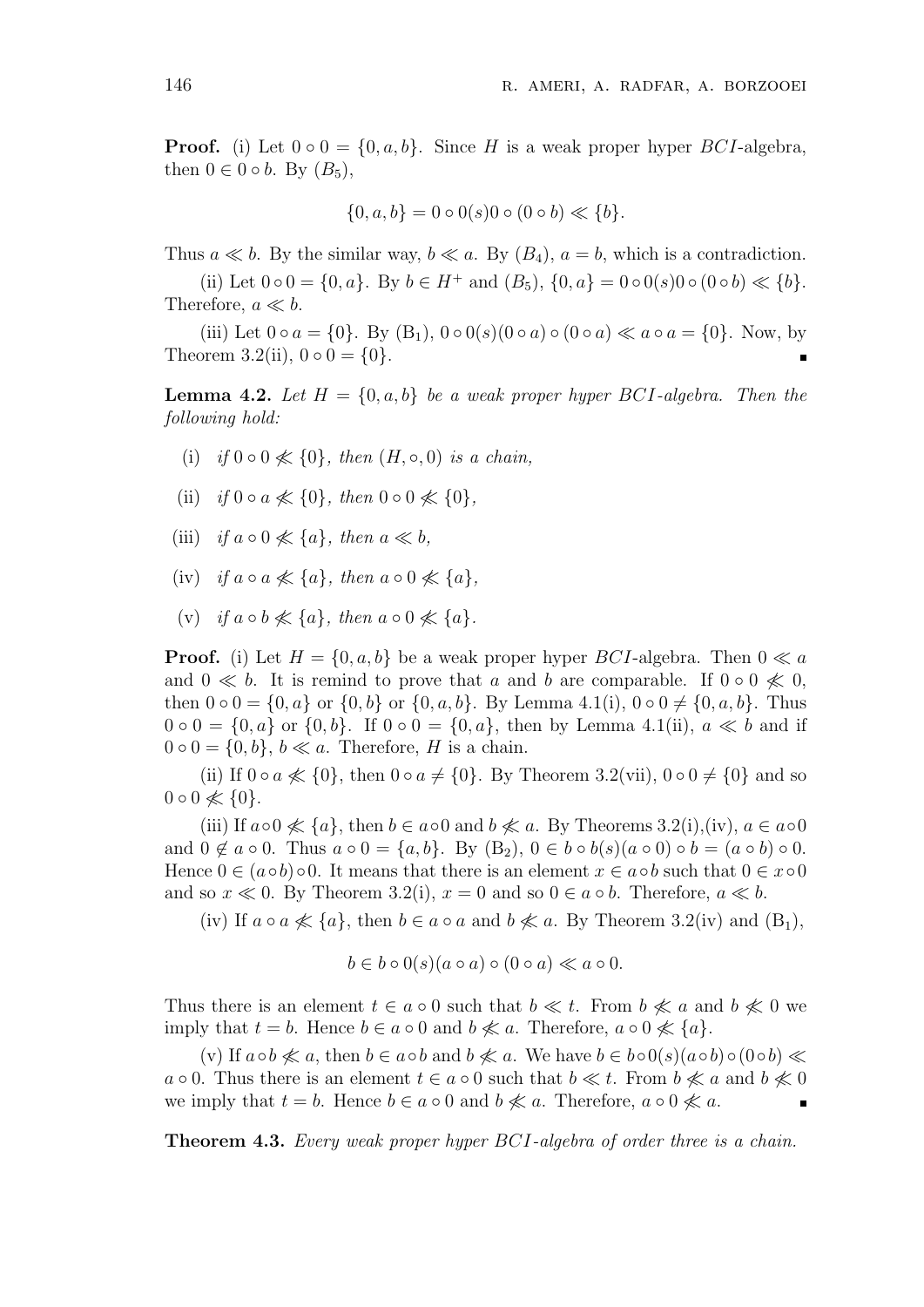**Proof.** Let  $H = \{0, a, b\}$  be a weak proper hyper *BCI*-algebra. It is clear that  $0 \ll a$  and  $0 \ll b$ . It is remind to prove that *a* and *b* are comparable. Since *H* is proper, then

$$
0 \circ H \nless \{0\}
$$
 or  $a \circ H \nless \{a\}$  or  $b \circ H \nless \{b\}$ .

So we will investigate three cases.

**Case 1.** If 0 ∘ *H*  $\not\ll$  {0}, then 0 ∘ 0  $\not\ll$  {0} or 0 ∘ *a*  $\not\ll$  {0} or 0 ∘ *b*  $\not\ll$  {0}. By Lemma  $4.2(i)$  and (ii), we imply that *H* is a chain.

**Case 2.** If  $a \circ H \nleq a$ , then  $a \circ \circ \nleq a$  {a} or  $a \circ a \nleq a$  {a} or  $a \circ b \nleq a$  {a}. By Lemma 4.2(iii),(iv) and (v), we imply that *H* is a chain.

**Case 3.**  $b \circ H \nleq b$  is similar to the case two.

Therefore, in every case *H* is a chain.

**Proposition 4.4.** *Let*  $H = \{0, a, b\}$  *be a weak proper hyper BCI-algebra. Then, the following hold:*

- (i) *if*  $0 \circ 0 = \{0, a\}$ , then  $0 \circ a = 0 \circ b = \{0, a\}$ ,
- (ii)  $0 \circ 0 = 0 \circ a = 0 \circ b = \{0\}$  *or*  $\{0, a\}$  *or*  $\{0, b\}$ *.*

**Proof.** (i) Let  $0 \circ 0 = \{0, a\}$ . By Lemma 4.1(ii),  $a \ll b$ . If  $0 \circ a = \{0\}$ , then by Lemma 4.1,  $0 \circ 0 = \{0\}$  which is a contradiction. By the similar way  $0 \circ b \neq \{0\}$ . Thus  $a \in 0 \circ a$  or  $b \in 0 \circ a$  and  $a \in 0 \circ b$  or  $b \in 0 \circ b$ . If  $b \in 0 \circ a$ , then 0 **∘**  $b(s)$ 0 **∘** (0 **∘** *a*) ≪ {*a*}. From *a* ≪ *b* we imply that *a* ∈ 0 **∘** *b* and *b* ∉ 0 **∘** *b*. Hence  $0 \circ b = \{0, a\}$ . Thus  $b \in 0 \circ a(s)(0 \circ b) \circ (0 \circ b) \ll 0 \circ 0 = \{0, a\}$ . It means that  $b \ll 0$ or  $b \ll a$  which is a contradiction. Thus  $b \not\in 0 \circ a$ . By  $0 \circ a \neq \{0\}$  we conclude that  $0 \circ a = \{0, a\}.$  If  $b \in 0 \circ b$ , then  $b \in 0 \circ b(s)(0 \circ b) \circ (0 \circ b) \ll 0 \circ 0 = \{0, a\}.$  Hence *b* ≪ 0 or *b* ≪ *a* which both of them are contradiction. Therefore,  $0 ∘ b = \{0, a\}$ .

(ii) By (i) and Lemma  $4.1(i)$ , (iii), the proof is easy.

**Theorem 4.5.** Let  $H = \{0, a, b\}$  be a weak proper hyper BCI-algebra. Then the *following hold:*

- (i) if  $0 \circ 0 = \{0\}$ , then  $a \circ 0 = \{a, b\}$  and  $b \circ 0 = \{b\}$  or  $a \circ 0 = \{a\}$  and  $b \circ 0 = \{a, b\}$ .
- (ii) *if*  $0 \circ 0 = \{0, a\}$ , then  $a \circ 0 = \{a\}$  and  $b \circ 0 = \{b\}$ .

**Proof.** (i) Let  $0 \circ 0 = \{0\}$ . Then, by Proposition 4.4,  $0 \circ a = 0 \circ b = 0 \circ 0 = \{0\}$ . Thus  $0 \circ H \ll \{0\}$ . Since *H* is proper, then  $a \circ H \not\ll \{a\}$  or  $b \circ H \not\ll \{b\}$ . Without loss of generality, let  $a \circ H \nless \{a\}$ . By Lemma 4.2(iii),(iv),(v), we imply that  $a \circ 0 \nless \{a\}$  and  $a \ll b$  and so  $a \circ 0 = \{a, b\}$ . By Theorem 3.2,  $b \in b \circ 0$  and from  $0 \ll b$  we conclude that  $0 \notin b \circ 0$ . If  $a \in b \circ 0$ , then  $0 \in a \circ a(s)(b \circ 0) \circ a = (b \circ a) \circ 0$ . Hence  $0 \in (b \circ a) \circ 0$ . Since  $0 \notin a \circ 0$  and  $0 \notin b \circ 0$ ,  $0 \in b \circ a$  and so  $b \ll a$  which is a contradiction. Thus  $a \notin b \circ 0$  and so  $b \circ 0 = \{b\}$ . By the similar way if  $b \circ H \nleq \{b\}$ , then  $a \circ 0 = \{a\}$  and  $b \circ 0 = \{a, b\}$ .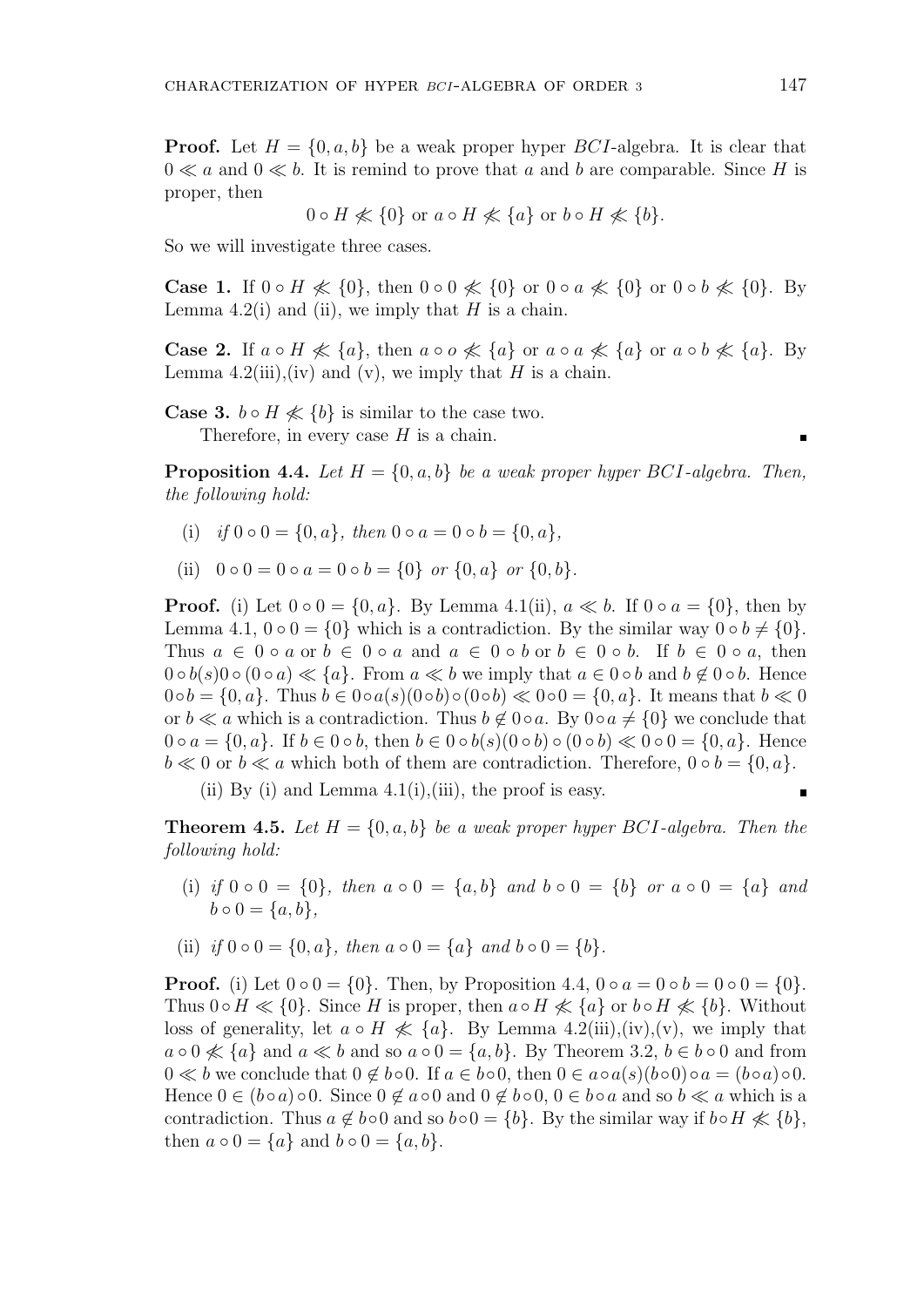(ii) Let  $0 \circ 0 = \{0, a\}$ . By Lemma 4.4,  $0 \circ b = 0 \circ a = \{0, a\}$  and by Lemma 4.1,  $a \ll b$ . By Theorem 3.2,  $a \in a \circ 0$  and  $b \in b \circ 0$ . If  $b \in a \circ 0$ , then

$$
b \in a \circ 0(s)(0 \circ a) \circ (0 \circ a) \ll 0 \circ 0 = \{0, a\}.
$$

Hence  $b \ll 0$  or  $b \ll a$  which is a contradiction. Thus  $b \not\in a \circ 0$  and so  $a \circ 0 = \{a\}$ . If  $a \in b \circ 0$ , then

$$
0 \in a \circ a(s)(b \circ 0) \circ a = (b \circ a) \circ 0.
$$

Thus there is an element  $x \in b \circ a$  such that  $0 \in x \circ 0$  and so  $x \ll 0$ . By Theorem 3.2,  $x = 0$  and so  $0 \in b \circ a$ . Hence  $b \ll a$  which is a contradiction. Therefore,  $0 \circ b = \{b\}.$ п

**Theorem 4.6.** *Let*  $H = \{0, a, b\}$  *be a weak proper hyper*  $BCI$ *-algebra,*  $0 \circ 0 = \{0\}$ and  $a \circ 0 = \{a, b\}$ . Then  $b \in a \circ a$ ,  $b \in b \circ a$ ,  $a \circ b \neq \{0, a\}$  and  $b \circ b \neq \{0, a\}$ .

**Proof.** By Propositions 4.5 and 4.4,

$$
0 \circ a = 0 \circ b = 0 \circ 0 = \{0\}, \quad a \circ 0 = \{a, b\}, \quad b \circ 0 = \{b\} \text{ and } a \ll b.
$$

Thus  $b \in a \circ 0(s)(b \circ a) \circ (a \circ a) \ll b \circ a$ . From  $a \ll b$  and  $0 \ll b$  we imply that  $b \in b \circ a$ . By  $(B_1)$ ,  $b \in b \circ a(s)(a \circ 0) \circ (a \circ 0) \ll a \circ a$ . Therefore,  $b \in a \circ a$ . To prove  $a \circ b \neq \{0, a\}$  and  $b \circ b \neq \{0, a\}$  we will prove that if  $a \in a \circ b$ , then  $b \in a \circ b$ and if  $a \in b \circ b$ , then  $b \in b \circ b$ . Let  $a \in a \circ b$ , then

(1) 
$$
b \in a \circ 0(s)(a \circ b) \circ (b \circ b) \ll a \circ b.
$$

Since  $a \ll b$  and  $0 \ll b$ , then by (1),  $b \in a \circ b$ .

Let  $a \in b \circ b$ , then  $b \in a \circ 0(s)(b \circ b) \circ (b \circ b) \ll b \circ b$ . Hence  $b \in b \circ b$ .

**Theorem 4.7.** Let  $H = \{0, a, b\}$  be a weak proper hyper BCI-algebra and  $0 \circ 0 =$ *{*0*, a}. Then*

- (i)  $a \circ a = a \circ b = \{0, a\}$
- (ii)  $a \in b \circ b$ .
- (iii) *if*  $b \in b \circ b$ , then  $b \in b \circ a$ .

**Proof.** (i) By Propositions 4.5 and 4.4 we conclude that

0 **°**  $a = 0$  **°**  $b = 0$  **°**  $0 = \{0, a\}$ ,  $a \circ 0 = \{a\}$ ,  $b \circ 0 = \{b\}$  and  $a \ll b$ .

By  $(B_1)$ ,  $a \in 0 \circ 0(s)(a \circ b) \circ (a \circ b) \ll a \circ a$ . Hence  $a \ll a \circ a$  and so  $a \in a \circ a$  or  $b \in a \circ a$ . If  $b \in a \circ a$ , then

$$
b \in a \circ a(s)(0 \circ 0) \circ (0 \circ 0) \ll 0 \circ 0 = \{0, a\}.
$$

Thus  $b \ll 0$  or  $b \ll a$  which both of them are contradiction. Hence  $b \not\in a \circ a$  and so  $a \circ a = \{0, a\}$ . Also by  $(B_1)$ ,  $\{0, a\} = 0 \circ (b \circ a)(s)(a \circ a) \circ (b \circ a) \ll a \circ b$ .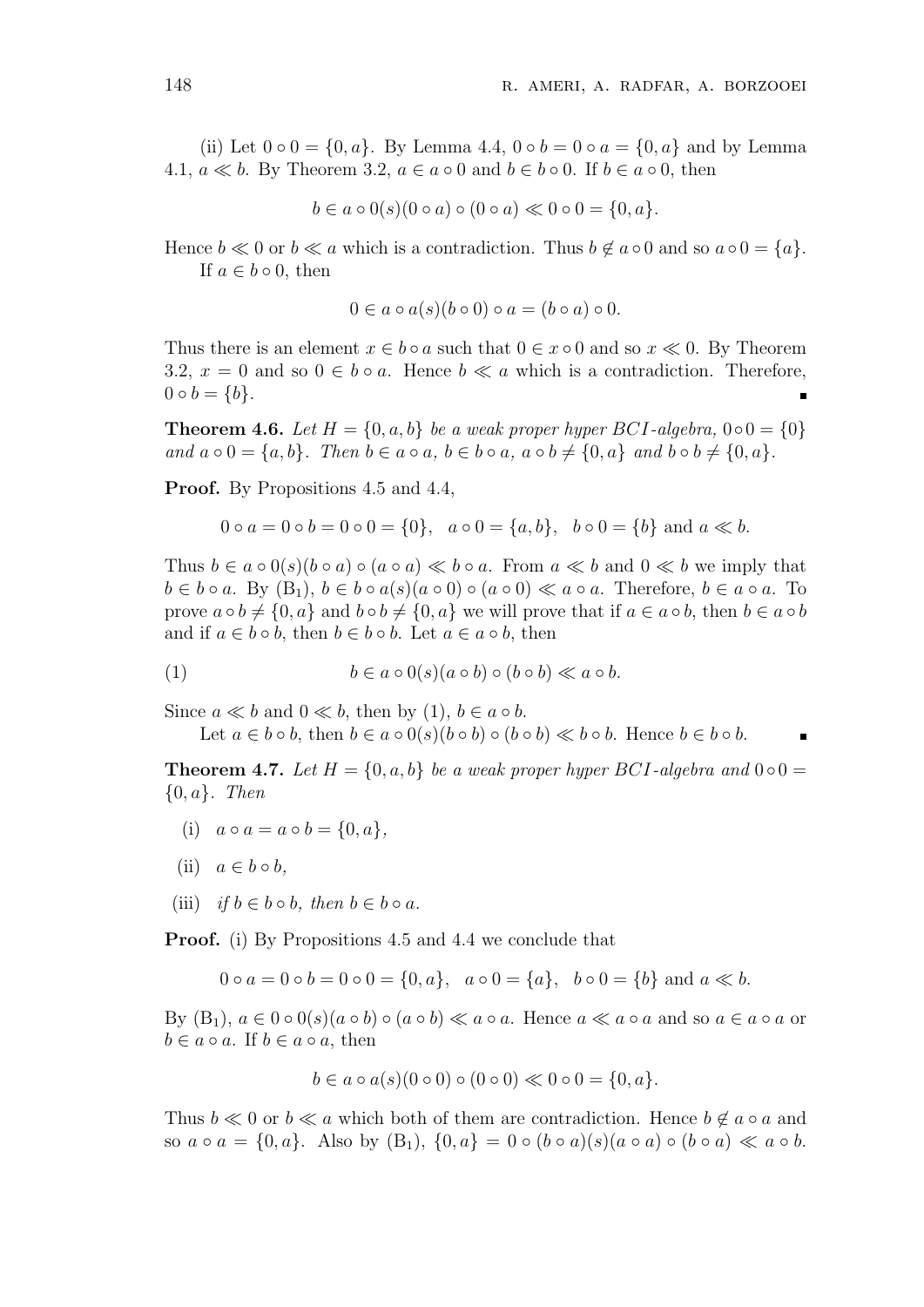Hence  $a \ll a \circ b$ . Therefore,  $a \in a \circ b$  or  $b \in a \circ b$ . If  $b \in a \circ b$ , then  $b \in a$  $b \circ 0(s)(a \circ b) \circ (0 \circ b) \ll a \circ 0 = \{a\}$ . It means that  $b \ll a$  which is a contradiction. Thus  $b \notin a \circ b$ . Since  $a \in a \circ b$  and  $a \ll b$ ,  $a \circ b = \{0, a\}$ .

- (ii) By  $(B_2)$ ,  $a \in 0 \circ 0(s) (b \circ b) \circ 0 = (b \circ 0) \circ b = b \circ b$ . Thus  $a \in b \circ b$ .
- (iii) If  $b \in b \circ b$ , then  $b \in b \circ b(s)(b \circ 0) \circ (a \circ 0) \ll b \circ a$ . Therefore,  $b \in b \circ a$ .

**Theorem 4.8.** *Let*  $H = \{0, a, b\}$  *and*  $f : (H, \circ_1, 0) \longrightarrow (H, \circ_2, 0)$  *be a non identity isomorphism of weak proper hyper BCI-algebras, then*

- $f(0) = 0$ ,
- (ii) *if*  $a \ll_1 b$ *, then*  $b \ll_2 a$ *.*

**Proof.** (i) By Lemma 4.4 and Theorem 3.6, the proof is clear.

(ii) Let  $a \ll_1 b$ . Since  $f(0) = 0$  and  $f$  is not identity, then  $f(a) = b$  and  $f(b) = a$ . By  $0 \in a \circ_1 b$ ,  $f(0) \in f(a) \circ_2 f(b)$  and so  $0 \in b \circ_2 a$ . Therefore,  $b \ll_2 a$ .

By Theorems 4.8 and 4.3 any weak proper hyper *BCI*-algebra is a chain and any chain  $0 \ll a \ll b$  is isomorph by a chain  $0 \ll b \ll a$ . So if we let  $H = \{0, a, b\}$ and  $0 \ll a \ll b$ , then we can find all weak proper hyper *BCI*-algebra of order 3 up to isomorphism.

According Theorems 4.4, 4.5, 4.6 and 4.7 we have two following structures:

| $\circ$        |         |                | $\boldsymbol{a}$          |                                           |
|----------------|---------|----------------|---------------------------|-------------------------------------------|
| $\overline{0}$ |         | $\{0\}$        | $\{0\}$                   | $\{0\}$                                   |
| $\overline{a}$ |         | $\{a,b\}$      | $\{0,b\}$ or $\{0,a,b\}$  | $\{0\}, \{0, b\}$ or $\{0, a, b\}$        |
|                |         | $b \mid \{b\}$ |                           | {b} or $\{a,b\}$ {0}, {0, b} or {0, a, b} |
|                |         |                |                           |                                           |
|                | $\circ$ |                | $\mathfrak a$             |                                           |
|                |         |                | $0   \{0, a\}$ $\{0, a\}$ | $\{0,a\}$                                 |
|                |         | $a \mid \{a\}$ | $\{0,a\}$                 | $\{0, a\}$                                |

**Case 1.** Let  $0 \circ 0 = 0 \circ a = 0 \circ b = \{0\}, a \circ 0 = \{a, b\}, b \circ 0 = \{b\}.$ Let  $a \circ a = \{0, b\}$ . If  $a \in b \circ a$ , then

$$
a \in b \circ a(s)(a \circ 0) \circ a = (a \circ a) \circ 0 = 0 \circ 0 \cup b \circ 0 = \{0, b\}.
$$

which is a contradiction. Hence  $b \circ a = \{b\}$ . If  $a \circ b = \{0\}$ , then

$$
b \circ b(s)(a \circ a) \circ (b \circ a) \ll a \circ b = \{0\}.
$$

By Theorem 3.2,  $b \circ b = \{0\}$  and we get the following Cayley table which is a weak proper hyper *BCI*-algebra.

| O <sub>1</sub> | $\mathbf{0}$ | a         | $\mathfrak b$ |
|----------------|--------------|-----------|---------------|
| 0              | $\{0\}$      | $\{0\}$   | $\{0\}$       |
| $\overline{a}$ | $\{a,b\}$    | $\{0,b\}$ | $\{0\}$       |
| b              | $\{b\}$      | $\{b\}$   | $\{0\}$       |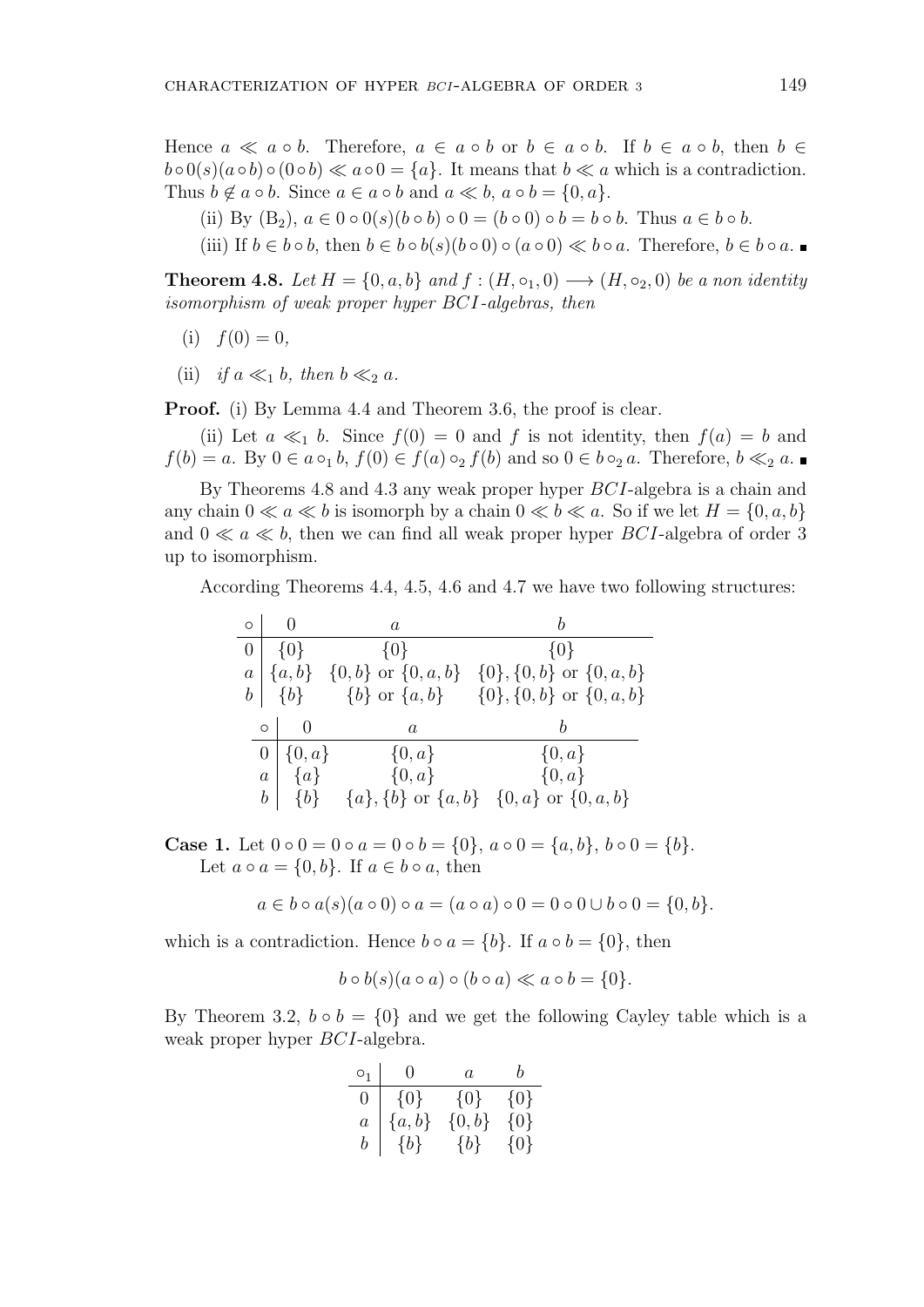$$
W(H) = I(H) = S(H) = \{\{0\}, \{0, a\}, H\}.
$$

If  $a \circ b = \{0, b\}$ , then by  $\{0\} = 0 \circ b(s)b \circ b$  and  $(B_3)$ ,

$$
b \circ b = 0 \circ b \cup b \circ b = \{0, b\} \circ b = (a \circ a) \circ b = (a \circ b) \circ a = \{0, b\} \circ a = \{0, b\}.
$$

Thus  $b \circ b = \{0, b\}$  and we get the following weak proper hyper *BCI*-algebra.

|  | $\circ_2$   0 $\qquad$ $a$                                                                                                    |  |                                                |  |
|--|-------------------------------------------------------------------------------------------------------------------------------|--|------------------------------------------------|--|
|  | $\begin{array}{c cc} 0 & \{0\} & \{0\} & \{0,b\} \ a & \{a,b\} & \{0,b\} & \{0,b\} \ b & \{b\} & \{b\} & \{0,b\} \end{array}$ |  |                                                |  |
|  |                                                                                                                               |  |                                                |  |
|  |                                                                                                                               |  |                                                |  |
|  |                                                                                                                               |  |                                                |  |
|  |                                                                                                                               |  | $W(H) = I(H) = S(H) = \{\{0\}, \{0, a\}, H\}.$ |  |

If  $a \circ b = \{0, a, b\}$ , then

$$
b \circ b = 0 \circ b \cup b \circ b = \{0, b\} \circ b = (a \circ a) \circ b = (a \circ b) \circ a = \{0, a, b\} \circ a = \{0, b\}.
$$

Thus  $b \circ b = \{0, b\}$  and we get the following weak proper hyper *BCI*-algebra.

$$
\begin{array}{c|cc} \circ_3 & 0 & a & b \\ \hline 0 & \{0\} & \{0\} & \{0\} \\ a & \{a,b\} & \{0,b\} & \{0,a,b\} \\ b & \{b\} & \{b\} & \{0,b\} \end{array}
$$

$$
I(H) = S(H) = \{\{0\}, \{0, a\}, H\} \text{ and } W(H) = \{\{0\}, \{0, b\}, \{0, a\}, H\}.
$$

Let  $a \circ a = \{0, a, b\}$  and  $b \circ a = \{b\}$ . If  $a \circ b = \{0\}$ , then  $b \circ b(s)(a \circ 0) \circ (b \circ 0) \ll$  $a \circ b = \{0\}$ . By Theorem 3.2,  $b \circ b = \{0\}$  and we get the next weak proper hyper *BCI*-algebra.

| $\circ$ <sub>4</sub> | 0         | $\mathfrak a$ | h       |
|----------------------|-----------|---------------|---------|
| $\overline{0}$       | $\{0\}$   | $\{0\}$       | $\{0\}$ |
| $\overline{a}$       | $\{a,b\}$ | $\{0,a,b\}$   | $\{0\}$ |
| b                    | $\{b\}$   | $\{b\}$       | {0}     |

$$
W(H) = I(H) = S(H) = \{\{0\}, \{0, a\}, H\}.
$$

If  $a \circ b = \{0, b\}$ , then  $a \circ b \cup b \circ b = \{a, b\} \circ b = (a \circ 0) \circ b = (a \circ b) \circ 0 = \{0, b\}$ . Hence  $\{0, b\} \cup b \circ b = \{0, b\}$ . which means that  $b \circ b = \{0\}$  or  $b \circ b = \{0, b\}$  which both of them are weak proper hyper *BCI*-algebras.

|  | $\circ_5 \mid 0$ a b                                        |  |  | $\circ_6 \mid 0$ a b                         |  |
|--|-------------------------------------------------------------|--|--|----------------------------------------------|--|
|  | $\boxed{0}$ $\boxed{\{0\}}$ $\boxed{\{0\}}$ $\boxed{\{0\}}$ |  |  | $0   \{0\}$ $\{0\}$ $\{0\}$                  |  |
|  | $a \,   \{a,b\} \,   \{0,a,b\} \,   \{0,b\}$                |  |  | $a \mid \{a,b\} \mid \{0,a,b\} \mid \{0,b\}$ |  |
|  | $b \mid \{b\}$ $\{b\}$ $\{0\}$                              |  |  | $b \mid \{b\}$ $\{b\}$ $\{0,b\}$             |  |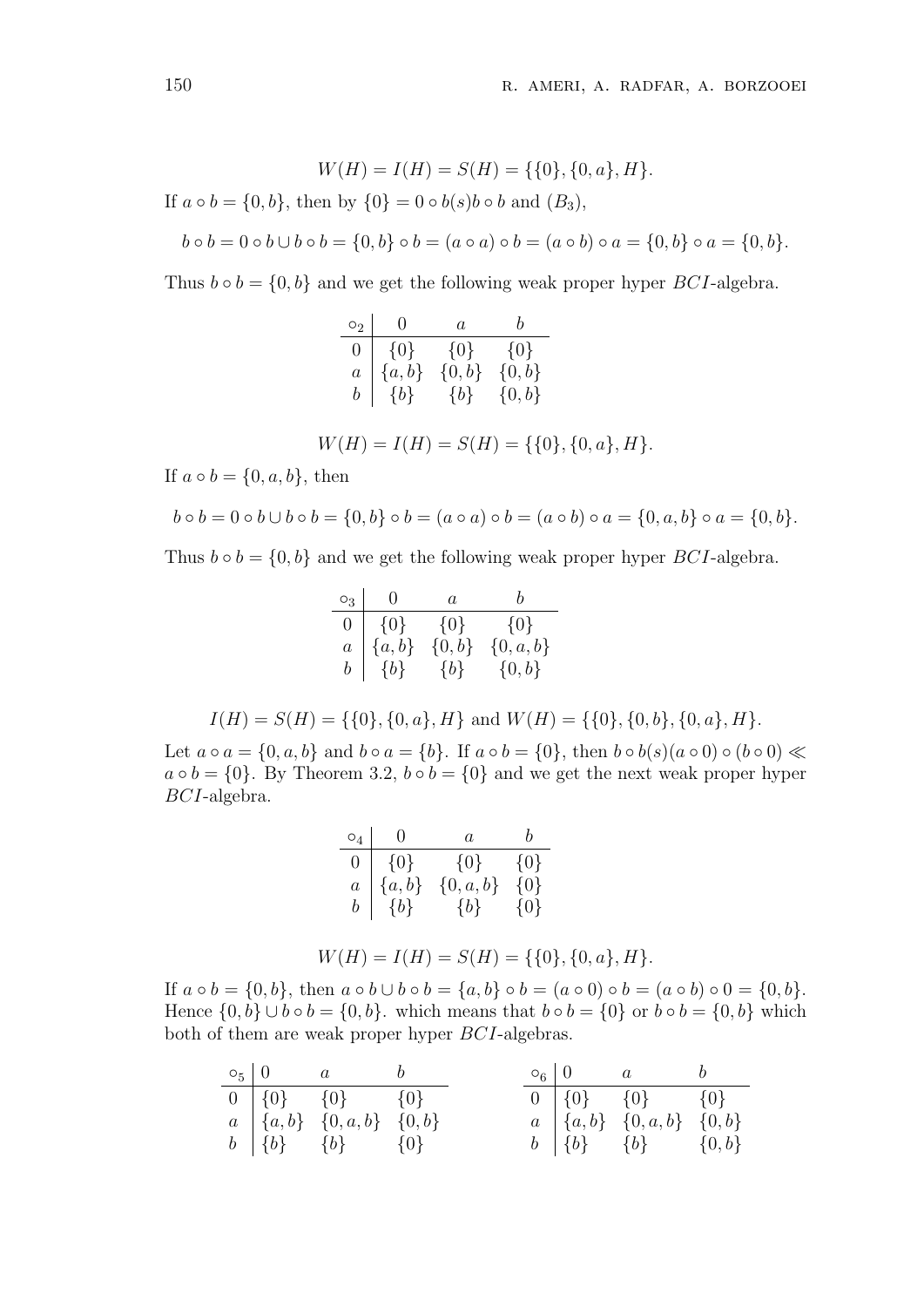$$
W(H, \circ_5) = I(H, \circ_5) = S(H, \circ_5) = W(H, \circ_6) = I(H, \circ_6) = S(H, \circ_6) = \{ \{0\}, \{0, a\}, H \}.
$$

If *a* ◦ *b* = {0*, a, b*}, then *b* ◦ *b* = {0}, {0*, b*} or {0*, a, b*} which all of them are weak proper hyper *BCI*-algebras.

|  | $\circ_7 \mid 0$ a b                                          |  |  | $\circ_8 \mid 0$ a b            |  |
|--|---------------------------------------------------------------|--|--|---------------------------------|--|
|  | $\begin{array}{ccc} \hline 0 & \{0\} & \{0\} \end{array}$ {0} |  |  | $0   \{0\}$ $\{0\}$ $\{0\}$     |  |
|  | $a \mid \{a,b\} \mid \{0,a,b\} \mid \{0,a,b\}$                |  |  | $a \{a,b\} \{0,a,b\} \{0,a,b\}$ |  |
|  | $b \mid \{b\}$ $\{b\}$ $\{0\}$                                |  |  | $b   \{b\}$ $\{b\}$ $\{0,b\}$   |  |

$$
I(H, \circ_7) = S(H, \circ_7) = I(H, \circ_8) = S(H, \circ_8) = \{ \{0\}, \{0, a\}, H \},
$$
  

$$
W(H, \circ_7) = W(H, \circ_8) = \{ \{0\}, \{0, b\}, \{0, a\}, H \}.
$$

| $\circ_9$   0 | $\overline{a}$                                                                                                                    | h             |
|---------------|-----------------------------------------------------------------------------------------------------------------------------------|---------------|
|               | $\begin{array}{c cc} 0 & \{0\} & \{0\} & \{0,a\} \ a & \{a,b\} & \{0,a,b\} & \{0,a,b\} \ b & \{b\} & \{b\} & \{0\} & \end{array}$ |               |
|               |                                                                                                                                   | $\{0,a,b\}$   |
|               |                                                                                                                                   | $\{0, a, b\}$ |

$$
I(H) = S(H) = \{\{0\}, \{0, a\}, H\} \text{ and } W(H) = \{\{0\}, \{0, b\}, \{0, a\}, H\}.
$$

Let  $a \circ a = \{0, a, b\}$  and  $b \circ a = \{a, b\}$ . By  $(B_1)$ ,  $(a \circ a) \circ (b \circ a) \ll a \circ b$ . Hence  $\{0, a, b\} \ll a \circ b$ . We imply that  $b \in a \circ b$ . Thus  $a \circ b = \{0, b\}$  or  $\{0, a, b\}$ . If  $a \circ b = \{0, b\}$ , then by  $(a \circ a) \circ b = (a \circ b) \circ a$  we conclude that *{*0*, b}* ∪ *b*  $\circ$  *b* = {0*, a, b*}. Hence *a*  $\in$  *b*  $\circ$  *b*. By Theorem 4.7(iii), *b*  $\circ$  *b* = {0*, a, b*}. But in this case  $(a \circ 0) \circ b \neq (a \circ b) \circ 0$ . Hence  $a \circ b \neq \{0, b\}$ .

If  $a \circ b = \{0, a, b\}$ , then  $b \circ b = \{0\}$ ,  $\{0, b\}$  or  $\{0, a, b\}$ . If  $b \circ b = \{0\}$ , then  $(b \circ a) \circ b \neq (b \circ b) \circ a$ . If  $b \circ b = \{0, b\}$  or  $\{0, a, b\}$ , then we get two following weak proper hyper *BCI*-algebras.

$$
\begin{array}{c|c|c|c}\n\hline\n\text{O} & 0 & a & b \\
\hline\n0 & \{0\} & \{0\} & \{0\} & \\
a & \{a, b\} & \{0, a, b\} & \{0, a, b\} \\
b & \{b\} & \{a, b\} & \{0, b\} & \\
b & \text{I}(H, \circ_{10}) = S(H, \circ_{10}) = I(H, \circ_{11}) = S(H, \circ_{11}) = \{\{0\}, \{0, a\}, H\}, \\
& W(H, \circ_{10}) = W(H, \circ_{11}) = \{\{0\}, \{0, b\}, \{0, a\}, H\}.\n\end{array}
$$

**Case 2.** Let  $0 \circ 0 = 0 \circ a = 0 \circ b = \{0, a\}$ ,  $a \circ 0 = \{a\}$ ,  $b \circ 0 = \{b\}$  and  $a \circ a = a \circ b = \{0, a\}.$ 

If  $b \circ b = \{0, a\}$ , then  $b \circ a = \{b\}$ ,  $\{a\}$  or  $\{a, b\}$ . If  $b \circ a = \{a, b\}$ , then  $(b \circ a) \circ (b \circ a) \nleq b \circ b$ . The other cases are weak proper hyper *BCI*-algebras with the following Cayley tables.

| $\circ_{12}$   0 $a$ $b$                                       |  |  | $\circ_{13}$   0 $a$ $b$       |  |
|----------------------------------------------------------------|--|--|--------------------------------|--|
| $0 \{0,a\} \{0,a\} \{0,a\}$                                    |  |  | $0 \{0, a\} \{0, a\} \{0, a\}$ |  |
| $a \{a\} \{a\} \{0,a\} \{0,a\}$                                |  |  | $a \{a\} \{0,a\} \{0,a\}$      |  |
| $b \begin{array}{ccc} b & \{b\} & \{b\} & \{0,a\} \end{array}$ |  |  | $b \{b\} \{a\} \{0,a\}$        |  |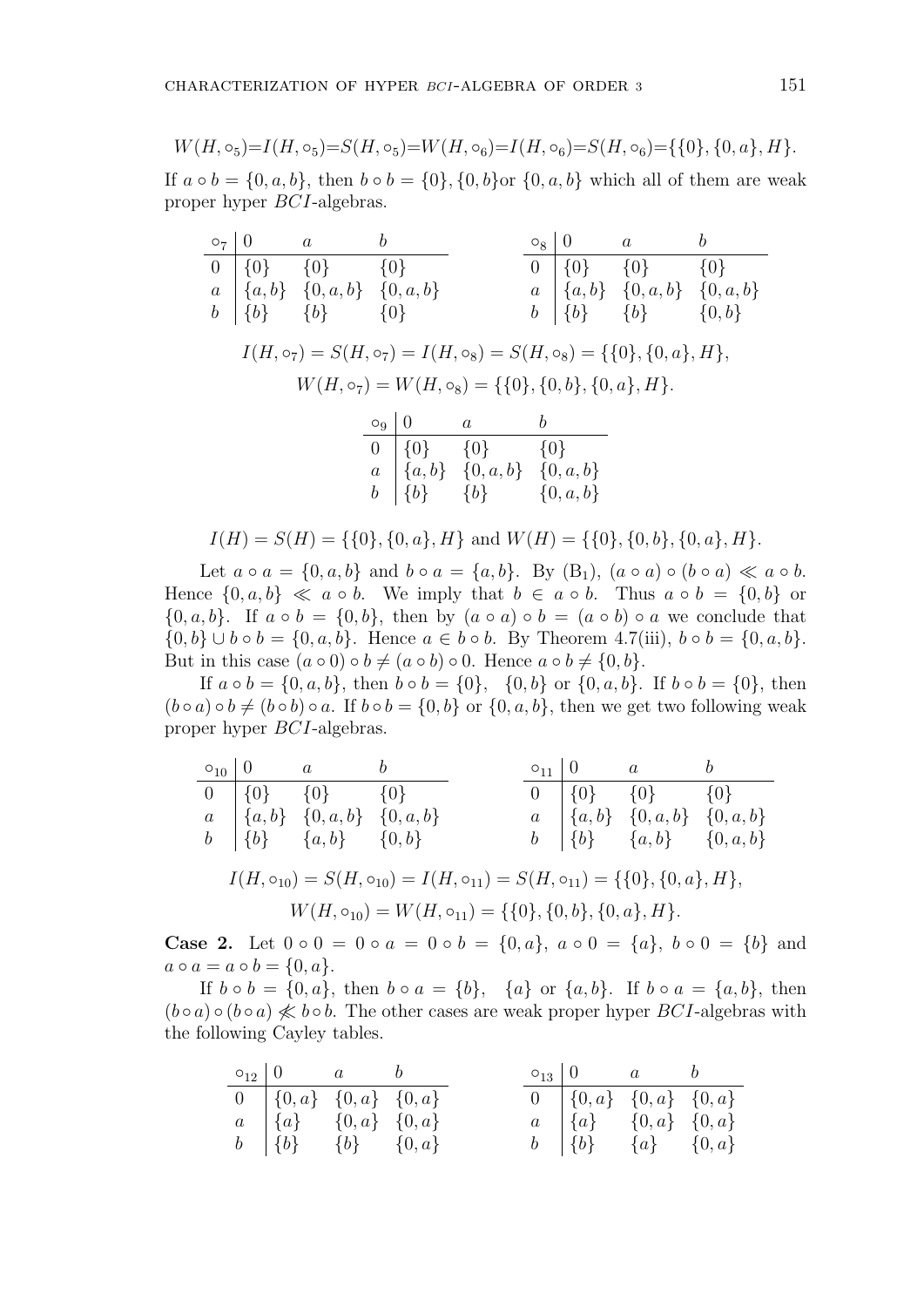$$
I(H, \circ_{12}) = S(H, \circ_{12}) = \{\{0\}, \{0, a\}, H\}, \quad I(H, \circ_{13}) = S(H, \circ_{13}) = \{\{0\}, H\}, \quad W(H, \circ_{12}) = \{\{0\}, \{0, b\}, \{0, a\}, H\} \text{ and } W(H, \circ_{13}) = \{\{0\}, \{0, b\}, H\}.
$$

If  $b \circ b = \{0, a, b\}$ , then by Theorem 4.7,  $b \in b \circ a$ . Thus  $b \circ a = \{b\}$  or  $\{a, b\}$ , which both of them are weak proper hyper *BCI*-algebra with the following Cyley tables:

|                                | $\circ_{14}$   0 $a$ $b$                   |  |                | $\circ_{15}$   0 $\qquad a$ $\qquad b$ |                       |
|--------------------------------|--------------------------------------------|--|----------------|----------------------------------------|-----------------------|
| $0 \{0, a\} \{0, a\} \{0, a\}$ |                                            |  |                | $0 \{0, a\} \{0, a\} \{0, a\}$         |                       |
|                                | $a \{a\} \{0,a\} \{0,a\}$                  |  |                | $a \mid \{a\}$ $\{0,a\}$ $\{0,a\}$     |                       |
|                                | $b \mid \{b\} \mid \{b\} \mid \{0, a, b\}$ |  | $b \mid \{b\}$ |                                        | $\{a,b\}$ $\{0,a,b\}$ |

 $I(H, \circ_{14}) = S(H, \circ_{14}) = I(H, \circ_{15}) = \{\{0\}, \{0, a\}, H\}, S(H, \circ_{15}) = \{\{0\}, H\},$  $W(H, \circ_{14}) = W(H, \circ_{15}) = \{\{0\}, \{0, b\}, \{0, a\}, H\}.$ 

#### **5. Characterization of strong proper hyper** *BCI***-algebra of order** 3

Let  $H = \{0, a, b\}$  and  $(H, \circ, 0)$  be a strong proper hyper *BCI*-algebra. By definition of strong proper hyper *BCI*-algebra,  $H^+ \neq H$ . Thus  $H^+ = \{0\}$  or  $H^+ = \{0, a\}.$ 

**Theorem 5.1.** *Let*  $H = \{0, a, b\}$  *be a strong proper hyper BCI-algebra and*  $H^+$ *{*0*, a}. Then, the following hold:*

- (i)  $0 \circ b = \{b\},\$
- (ii)  $0 \circ 0 = \{0\}$  *or*  $\{0, a\}$ ,
- (iii) *if*  $0 \circ 0 = \{0\}$ *, then*  $0 \circ a = \{0\}$ *,*
- $(iv)$  *if*  $0 \circ 0 = \{0, a\}$ *, then*  $0 \circ a = \{0, a\}$ *,*
- $(v)$  0  $\circ$   $a = 0 \circ 0 = \{0\}$  or  $\{0, a\}$ ,
- (vi) *if*  $0 \circ 0 = \{0, a\}$ *, then*  $a \in b \circ b$  *and*  $a \in a \circ a$ *.*

**Proof.** (i) Since  $b \notin H^+$ ,  $0 \notin 0 \circ b$ . If  $a \in 0 \circ b$ , then by  $a \in H^+$  and  $(B_5)$ , 0 ∈ 0 ∘  $a(s)$ 0 ∘ (0 ∘ *b*) ≪ {*b*}, which is a contradiction. Hence  $a \notin 0$  ∘ *b*. Since  $b \notin H^+, 0 \notin \{0 \circ b\}$ . Therefore,  $0 \circ b = \{b\}$ .

(ii) If  $b \in 0 \circ 0$ , then by Theorem 3.2(i) and  $(B_2)$ ,

$$
0 \notin b \circ 0 = (0 \circ b) \circ 0 = (0 \circ 0) \circ b \supseteq b \circ b \ni 0,
$$

which is a contradiction. Thus  $b \notin 0 \circ 0$  and so  $0 \circ 0 = \{0\}$  or  $0 \circ 0 = \{0, a\}$ .

(iii) By Theorem  $3.2$ (vii), the proof is easy.

(iv) Let  $0 \circ 0 = \{0, a\}$ . If  $0 \circ a = \{0\}$ , then by  $(iv)$ ,  $0 \circ 0 = \{0\}$  which is a contradiction. Since  $a \in H^+$ ,  $0 \in 0 \circ a$ . It is sufficient to prove that  $b \notin 0 \circ a$ . On the contrary let  $b \in 0 \circ a$ . By (i) and  $(B_2)$ ,

$$
b \circ a = (0 \circ b) \circ a = (0 \circ a) \circ b \supseteq 0 \circ b \quad \cup \quad b \circ b \ni \{0, b\}.
$$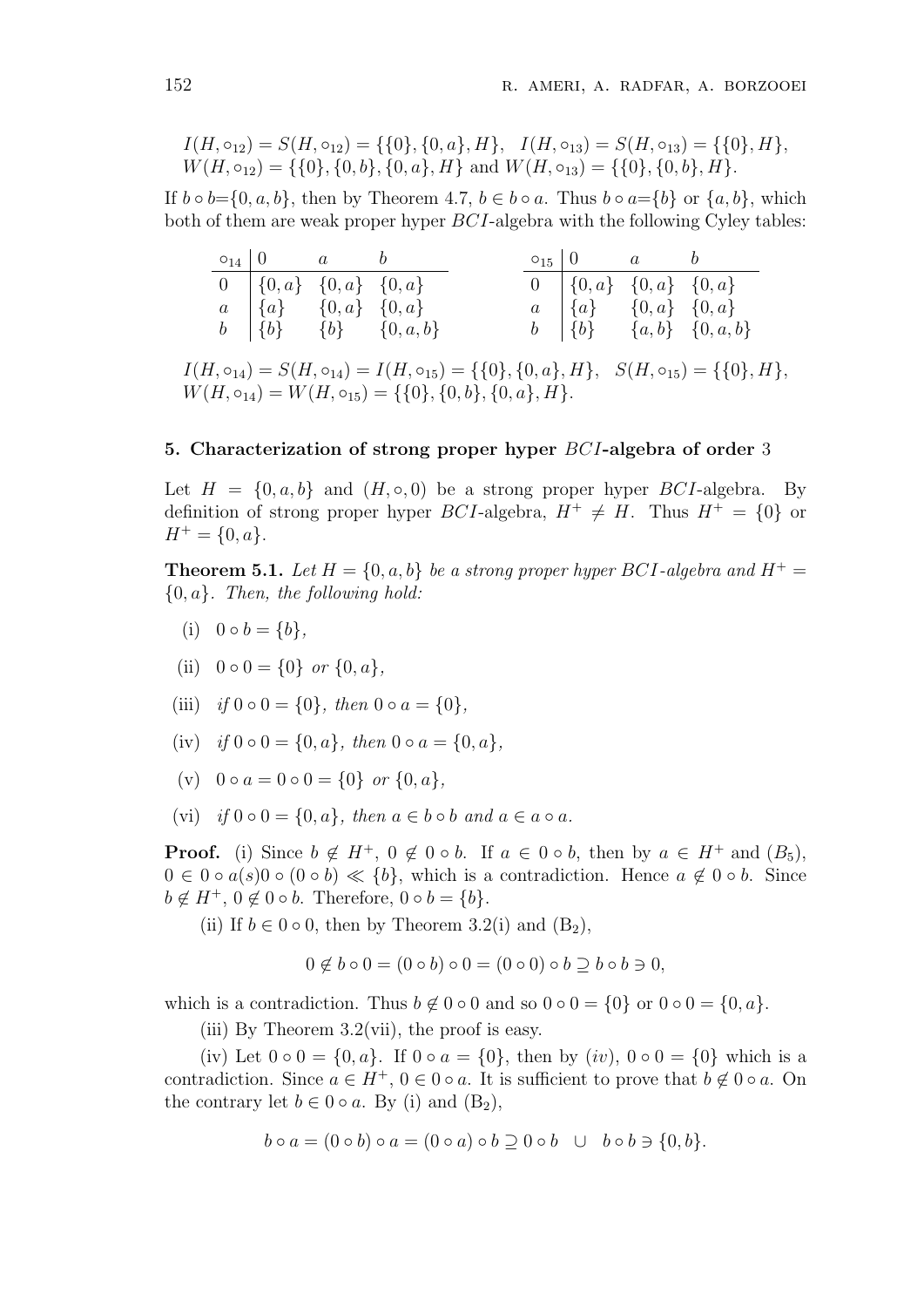Thus  $b \in b \circ a$  and  $0 \in b \circ a$ . Hence  $b \ll a$  and so  $a \not\ll b$ . By  $(B_1)$  and  $(B_3)$ ,

$$
a \in 0 \circ 0(s)(a \circ a) \circ (b \circ a) \ll a \circ b.
$$

Thus  $a \in a \circ b$ . On the other hand,

$$
\{0, a\} = 0 \circ 0(s)(b \circ b) \circ (b \circ b) \ll b \circ b.
$$

Hence  $a \in b \circ b$ . By  $(B_1)$ ,

$$
a \in a \circ b(s)(b \circ b) \circ (0 \circ b) \ll b \circ 0.
$$

Since  $b \ll a$ , then  $a \in b \circ 0$ . By Theorem 3.2,  $b \circ 0 = \{a, b\}$ . By  $(B_1)$  and (i),

$$
0 \in a \circ a(s)(0 \circ 0) \circ (b \circ 0) \ll 0 \circ b = \{b\}.
$$

Thus  $0 \ll b$ , which is a contradiction. Hence  $b \notin 0 \circ a$ . Therefore,  $0 \circ a = \{0, a\}$ .

(v) By (iii) and (iv), the proof is easy.

(vi) Let  $0 \circ 0 = \{0, a\}$ . By  $(v)$ ,  $0 \circ a = \{0, a\}$ . By  $(B_1)$ ,

$$
\{0, a\} = 0 \circ 0(s)(a \circ a) \circ (a \circ a) \ll a \circ a.
$$

Hence there is  $t \in a \circ a$  such that  $a \ll t$ .

Let  $t = b$  and so  $b \in a \circ a$  and  $a \ll b$ . Thus  $b \nleq a \circ B$ , By  $(B_2)$ ,

$$
0 \notin b \circ a = (0 \circ b) \circ a = (0 \circ a) \circ b \supseteq a \circ b \supseteq 0,
$$

which is a contradiction. Thus  $t = a$  and so  $a \in a \circ a$ . By similar way from

$$
\{0, a\} = 0 \circ 0(s)(b \circ b) \circ (b \circ b) \ll b \circ b,
$$

we imply that  $a \in b \circ b$ .

**Theorem 5.2.** Let  $H = \{0, a, b\}$  be a strong proper hyper BCI-algebra and  $H^+$  $\{0, a\}$ *. If*  $0 \circ 0 = \{0, a\}$ *, then the following hold:* 

- (i)  $b \circ a = \{b\},\$
- (ii)  $a \circ b = \{b\},\$
- (iii)  $b \circ 0 = \{b\}$ ,
- $(iv)$   $a \circ 0 = \{a\},\}$
- $(v)$   $a \circ a = \{0, a\},\$
- $(vi)$   $b \circ b = \{0, a\}.$

٠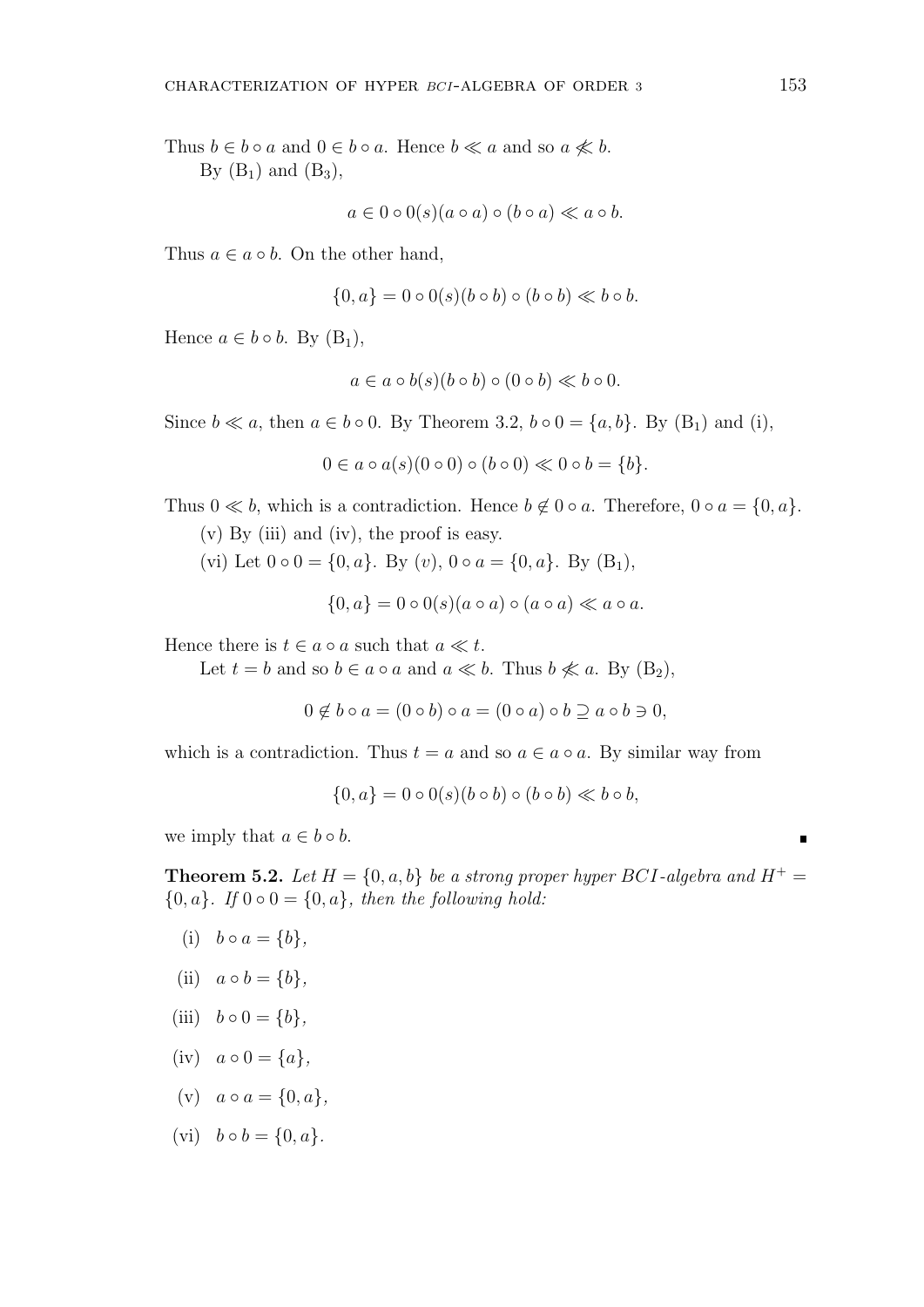**Proof.** If  $0 \circ 0 = \{0, a\}$ , then by Theorem 5.1,  $0 \circ a = \{0, a\}$ ,  $0 \circ b = \{b\}$ ,  $a \in b \circ b$ and  $a \in a \circ a$ .

(i) By  $(B_2)$ ,

(1) 
$$
b \circ a = (0 \circ b) \circ a = (0 \circ a) \circ b = \{0, a\} \circ b = \{b\} \cup a \circ b.
$$

Thus  $b \in b \circ a$ . If  $0 \in a \circ b$ , then by (1),  $0 \in b \circ a$ . It means that  $a \ll b$  and  $b \ll a$ . Therefore,  $a = b$  which is a contradiction. Hence  $0 \notin a \circ b$  and  $0 \notin b \circ a$ . If  $b \circ a = \{a, b\}$ , then  $a \circ a(s)(0 \circ a) \circ (b \circ a) \ll 0 \circ b = \{b\}$ . Hence  $a \circ a = \{b\}$  which is a contradiction. Therefore,  $b \circ a = \{b\}$ .

- (ii) By  $b \circ a = \{b\}$  and  $(1), a \circ b = \{b\}$ .
- (iii) By Theorem 3.2(i),(iii),  $b \in b \circ 0$  and  $0 \notin b \circ 0$ . By  $(B_2)$ ,

$$
b \circ 0 = (b \circ a) \circ 0 = (b \circ 0) \circ a.
$$

If  $a \in b \circ 0$ , then we conclude that  $0 \in b \circ 0$  which is a contradiction. Hence  $b \circ 0 = \{b\}.$ 

(iv) By Theorem 3.2,  $a \in a \circ 0$  and  $0 \notin a \circ 0$ . If  $b \in a \circ 0$ , then

$$
b = 0 \circ b(s)(0 \circ 0) \circ (a \circ 0) \ll 0 \circ a = \{0, a\}.
$$

Thus  $b \ll a$ . But in (1) we proved that  $a \not\ll b$  and  $b \not\ll a$ . Thus  $b \not\in a \circ 0$  and  $a \circ 0 = \{a\}.$ 

(v) By Theorem 5.1(vii),  $a \in a \circ a$ . If  $b \in a \circ a$ , then

$$
b \in a \circ a(s)(0 \circ a) \circ (0 \circ a) \ll 0 \circ 0 = \{0, a\},\
$$

which is a contradiction. Thus  $a \circ a = \{0, a\}$ .

(vi) By Theorem 5.1(vii),  $a \in b \circ b$ . If  $b \in b \circ b$ , then

 $b \in b \circ b(s)(0 \circ b) \circ (0 \circ b) \ll 0 \circ 0 = \{0, a\},\$ 

which is a contradiction. Thus  $b \circ b = \{0, a\}$ .

By Theorem 5.2, if  $0 \circ 0 = \{0, a\}$  we just have one weak proper hyper *BCI*algebra with the following Cayley table:

|                    | $\circ_{16}$ 0 a                                                                                                                                        |                                         |        |  |
|--------------------|---------------------------------------------------------------------------------------------------------------------------------------------------------|-----------------------------------------|--------|--|
|                    | $\begin{tabular}{c c c} 0 & $\{0,a\}$ & $\{0,a\}$ & $\{b\}$ \\ a & $\{a\}$ & $\{0,a\}$ & $\{b\}$ \\ b & $\{b\}$ & $\{b\}$ & $\{0,a\}$ \\ \end{tabular}$ |                                         |        |  |
|                    |                                                                                                                                                         |                                         |        |  |
|                    |                                                                                                                                                         |                                         |        |  |
|                    |                                                                                                                                                         |                                         |        |  |
| $\tau / \tau \tau$ | T/TT                                                                                                                                                    | $\alpha$ ( $\tau$ $\tau$ ) ( $\alpha$ ) | $\sim$ |  |

$$
W(H) = I(H) = S(H) = \{\{0\}, \{0, a\}, H\}.
$$

**Theorem 5.3.** Let  $H = \{0, a, b\}$  and  $(H, \circ, 0)$  be a strong proper hyper BCI*algebra and*  $H^+ = \{0, a\}$ *. If*  $0 \circ 0 = \{0\}$ *, then the following hold:*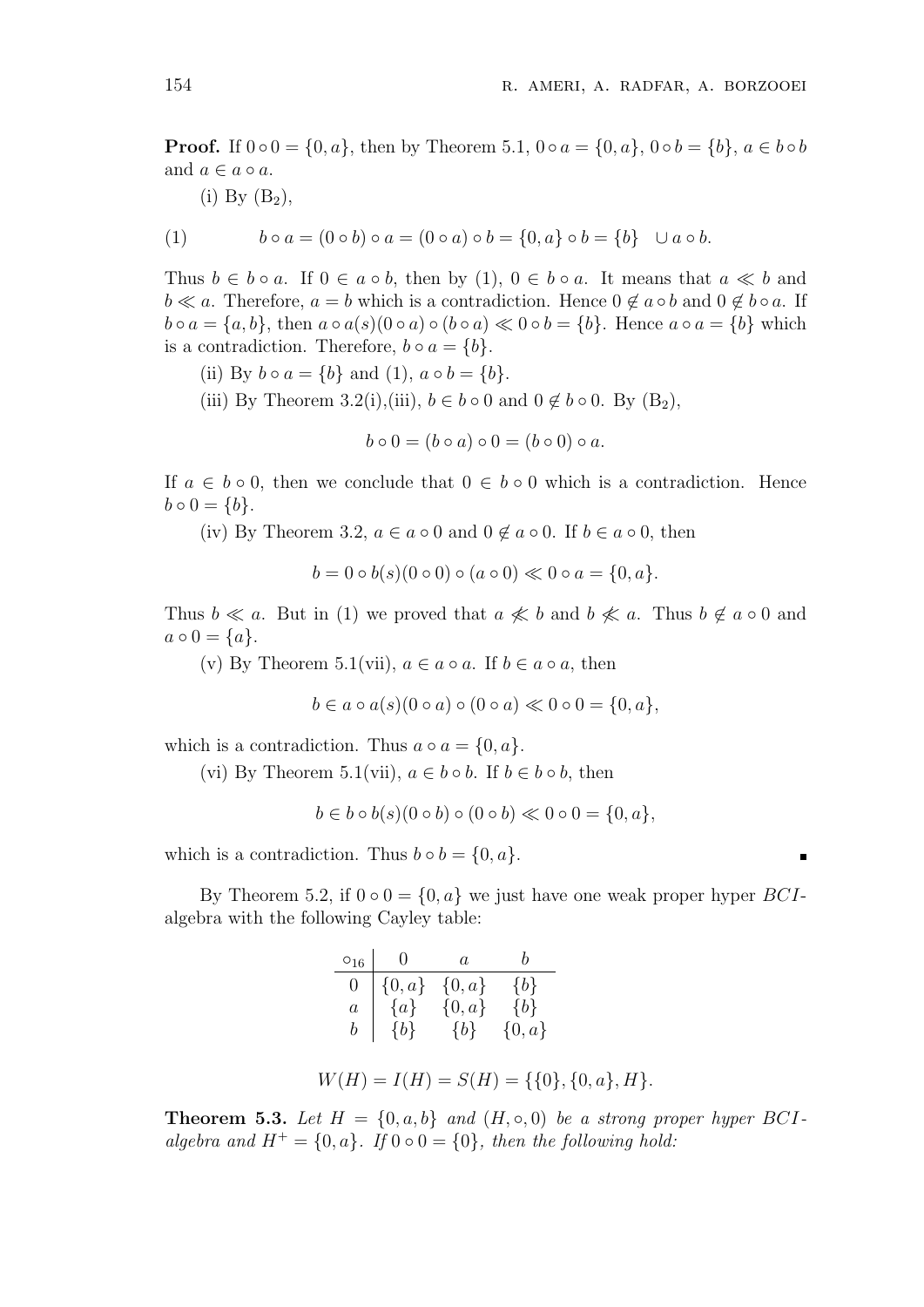- (i)  $b \circ a = \{b\},\$
- (ii)  $b \circ b = \{0\},\$
- (iii)  $b \circ 0 = \{b\},\$
- $(iv)$   $a \circ 0 = \{a\},\}$
- $(v)$   $a \circ b = \{b\},\$
- $(vi)$   $a \circ a = \{0, a\}$  or  $\{0\}$ .

**Proof.** If  $0 \circ 0 = \{0\}$ , then by Theorem 5.1,  $0 \circ a = \{0\}$  and  $0 \circ b = \{b\}$ .

(i) By  $(B_2)$ ,  $b \circ a = (0 \circ b) \circ a = (0 \circ a) \circ b = 0 \circ b = \{b\}$ . Thus  $b \circ a = \{b\}$ .

(ii) By  $(B_1)$ ,  $b \circ b(s)(0 \circ b) \circ (0 \circ b) \ll 0 \circ 0 = \{0\}$ . By Theorem 3.2(ii),  $b \circ b = \{0\}.$ 

(iii) By Theorem 3.2,  $b \in b \circ 0$  and we have  $(b \circ 0) \circ (b \circ 0) \ll b \circ b = \{0\}$ . By Theorem 3.2(ii),  $(b \circ 0) \circ (b \circ 0) = \{0\}$  and so by Theorem 3.2(iii),  $b \circ 0$  is singleton. By Theorem 3.2(iv), we imply that  $b \circ 0 = \{b\}$ .

 $(iv)$  By Theorem 3.2,  $a \in a \circ 0$ . If  $b \in a \circ 0$ , then  $b = 0 \circ b(s)(0 \circ 0) \circ (a \circ 0) \ll$  $0 \circ a = \{0\}$ . It means that  $b \ll 0$  which is a contradiction. Hence  $a \circ 0 = \{a\}$ .

(v) By  $(B_1)$ , (i) and (ii),  $0 \circ (a \circ b) = (b \circ b) \circ (a \circ b) \ll b \circ a = \{b\}$ . Thus 0 **○**  $(a ∘ b) = \{b\}$  or  $\{a\}$ . From 0 **○** 0 = 0 **○**  $a = \{0\}$  and 0 **○**  $b = \{b\}$  we conclude that  $a \circ b = \{b\}$ .

(vi) By  $(B_1)$ ,  $(ii)$  and  $(v)$ ,  $0 = b \circ b = (a \circ b) \circ (a \circ b) \ll a \circ a$ . Since  $b \notin H^+$ ,  $a \circ a = \{0\}$  or  $\{0, a\}.$ 

By Theorem 5.3, if  $0 \circ 0 = \{0\}$  we can have two strong proper hyper *BCI*algebras and we get two following strong proper hyper *BCI*-algebras.

|                                                                                                     | $\circ_{17}$   0 $a$ $b$ |  | $\circ_{18}$   0 $a$ $b$                                                                            |  |
|-----------------------------------------------------------------------------------------------------|--------------------------|--|-----------------------------------------------------------------------------------------------------|--|
| $\begin{array}{cc} 0 & \{0\} & \{0\} & \{b\} \\ a & \{a\} & \{0\} & \{b\} \end{array}$              |                          |  | $0   \{0\} \{0\} \{0\}$                                                                             |  |
|                                                                                                     |                          |  | $a \begin{bmatrix} \{a\} & \{0,a\} & \{b\} \end{bmatrix}$                                           |  |
| $b \begin{bmatrix} b \end{bmatrix} \begin{bmatrix} b \end{bmatrix} \begin{bmatrix} b \end{bmatrix}$ |                          |  | $b \begin{bmatrix} b \end{bmatrix} \begin{bmatrix} b \end{bmatrix} \begin{bmatrix} b \end{bmatrix}$ |  |

 $W(H, \circ_{17})=I(H, \circ_{17})=S(H, \circ_{17})=W(H, \circ_{18})=I(H, \circ_{18})=S(H, \circ_{18})=\{0\}, \{0, a\}, H\}.$ 

**Theorem 5.4.** *Let*  $H = \{0, a, b\}$  *and*  $f : (H, \circ_1, 0) \longrightarrow (H, \circ_2, 0)$  *be a non identity isomorphism of strong proper hyper BCI-algebras, then*

- (i)  $f(0) = 0$ ,
- (ii) *if*  $(H, \circ_1)^+ = \{0, a\}$ , then  $(H, \circ_2)^+ = \{0, b\}$ .

**Proof.** (i) By Theorems 5.2, 5.3, 3.5 and 3.6, the proof is routine and we are omitted.

(ii) Let  $(H, \circ_1)^+ = \{0, a\}$ . Since  $f(0) = 0$  and f is not identity,  $f(a) = b$ and  $f(b) = a$ . By  $0 \in 0 \circ_1 a$ ,  $f(0) \in f(0) \circ_2 f(a)$  and so  $0 \in 0 \circ_2 b$ . Therefore,  $(H, \circ_2)^+ = \{0, b\}.$ п